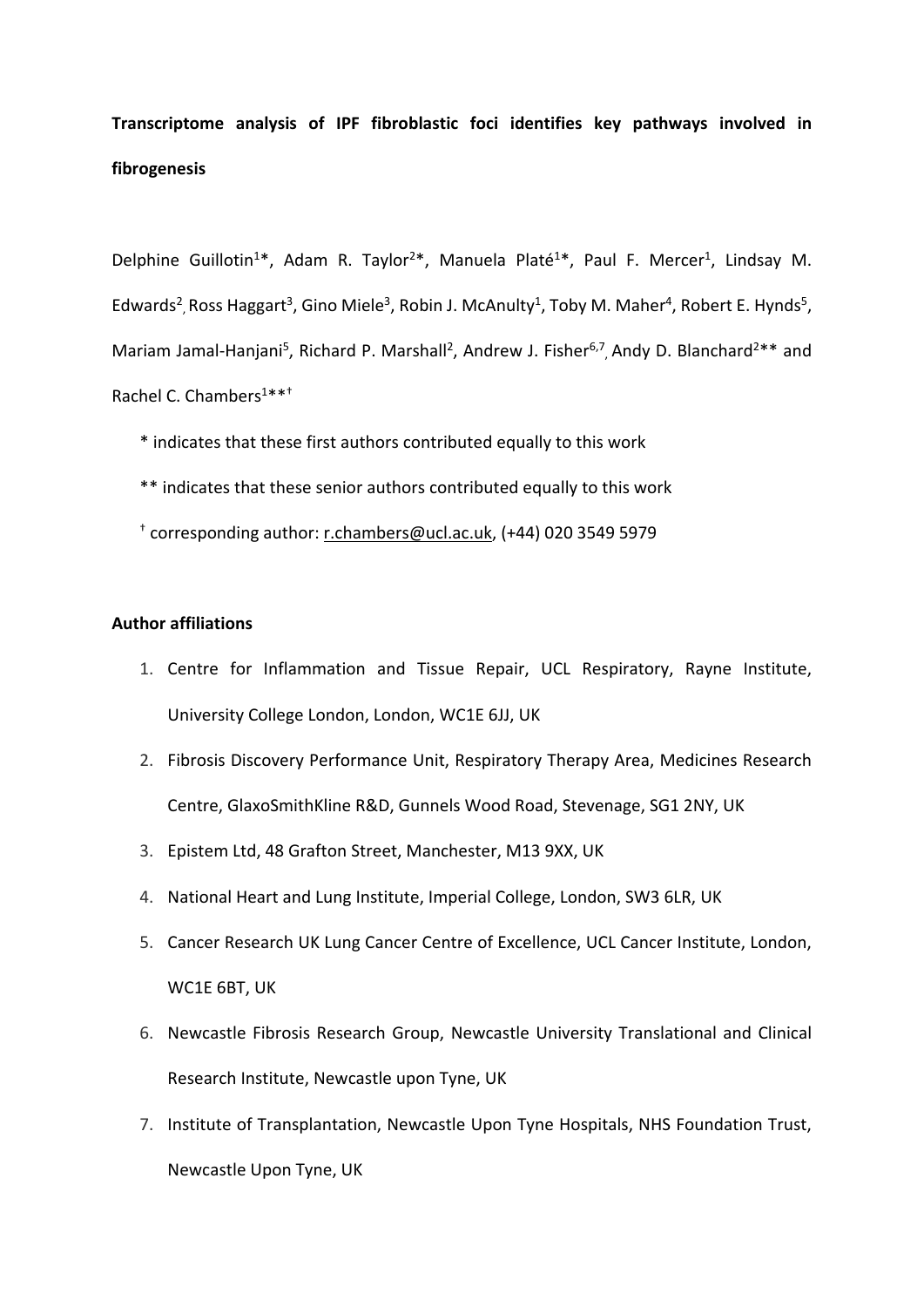**Word count:** 3729

**Key words:** IPF, laser capture, WGCNA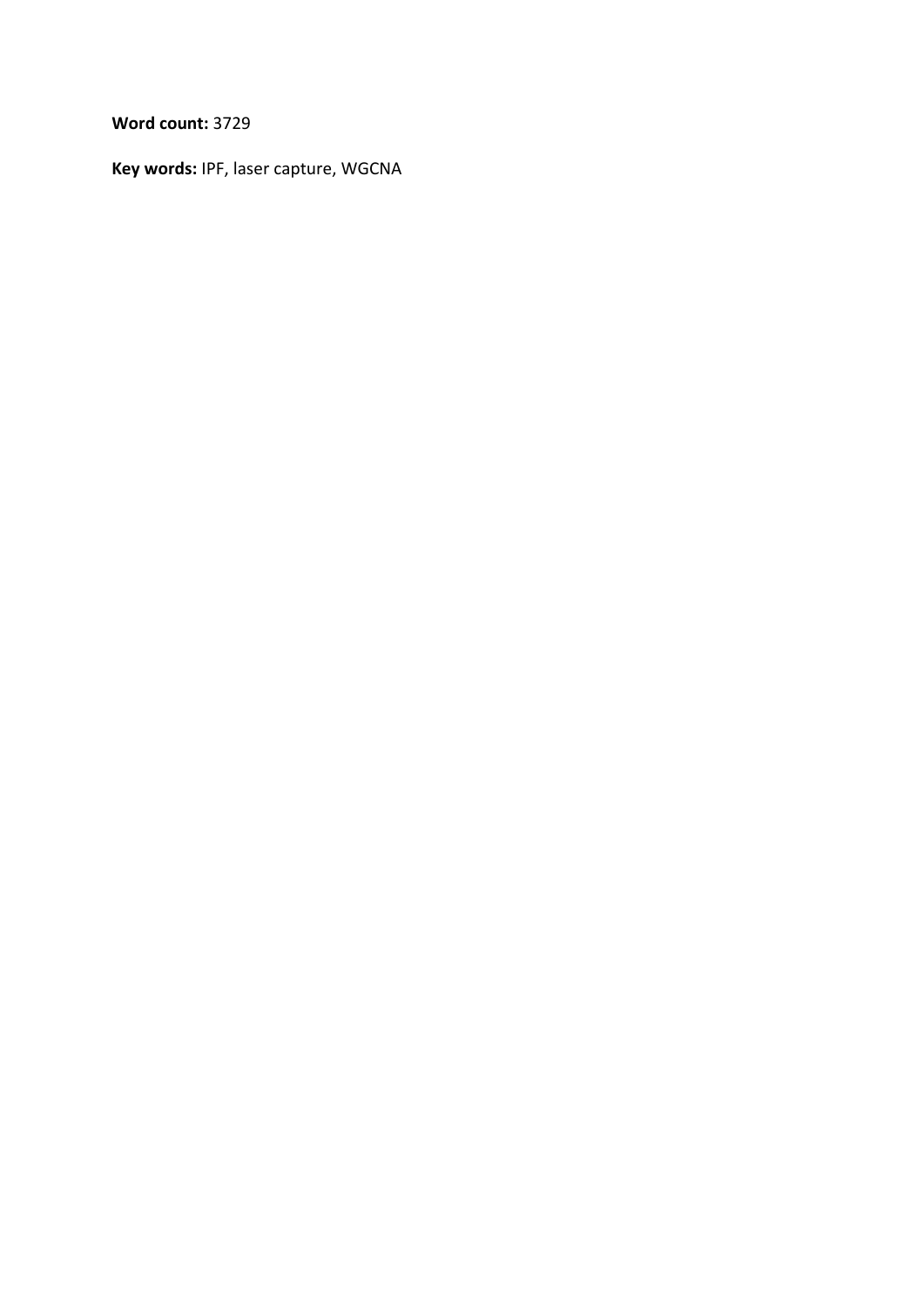#### **ABSTRACT**

**Introduction:** Fibroblastic foci represent the cardinal pathogenic lesion in idiopathic pulmonary fibrosis (IPF) and comprise activated fibroblasts and myofibroblasts, the key effector cells responsible for dysregulated extracellular matrix deposition in multiple fibrotic conditions. The aim of this study was to define the major transcriptional programmes involved in fibrogenesis in IPF by profiling un-manipulated myo/fibroblasts within fibrotic foci *in situ* by laser capture microdissection*.* 

**Methods:** The challenges associated with deriving gene calls from low amounts of RNA and the absence of a meaningful comparator cell type were overcome by adopting novel data mining strategies and by using weighted gene co-expression network analysis (WGCNA), as well as an *eigengene*-based approach to identify transcriptional signatures which correlate with fibrillar collagen gene expression.

**Results:** WGCNA identified prominent clusters of genes associated with cell cycle, inflammation/differentiation, translation and cytoskeleton/cell adhesion. Collagen *eigengene* analysis revealed that TGF-β1, RhoA kinase and the TSC2/RHEB axis formed major signalling clusters associated with collagen gene expression. Functional studies using CRISPR-Cas9 gene edited cells demonstrated a key role for the TSC2/RHEB axis in regulating TGF-β1-induced mTORC1 activation and collagen I deposition in mesenchymal cells reflecting IPF and other disease settings, including cancer-associated fibroblasts.

**Conclusion:** These data provide strong support for the human tissue-based and bioinformatics approaches adopted to identify critical transcriptional nodes associated with the key pathogenic cell responsible for fibrogenesis *in situ* and further identifies the TSC2/RHEB axis as a potential novel target for interfering with excessive matrix deposition in IPF and other fibrotic conditions.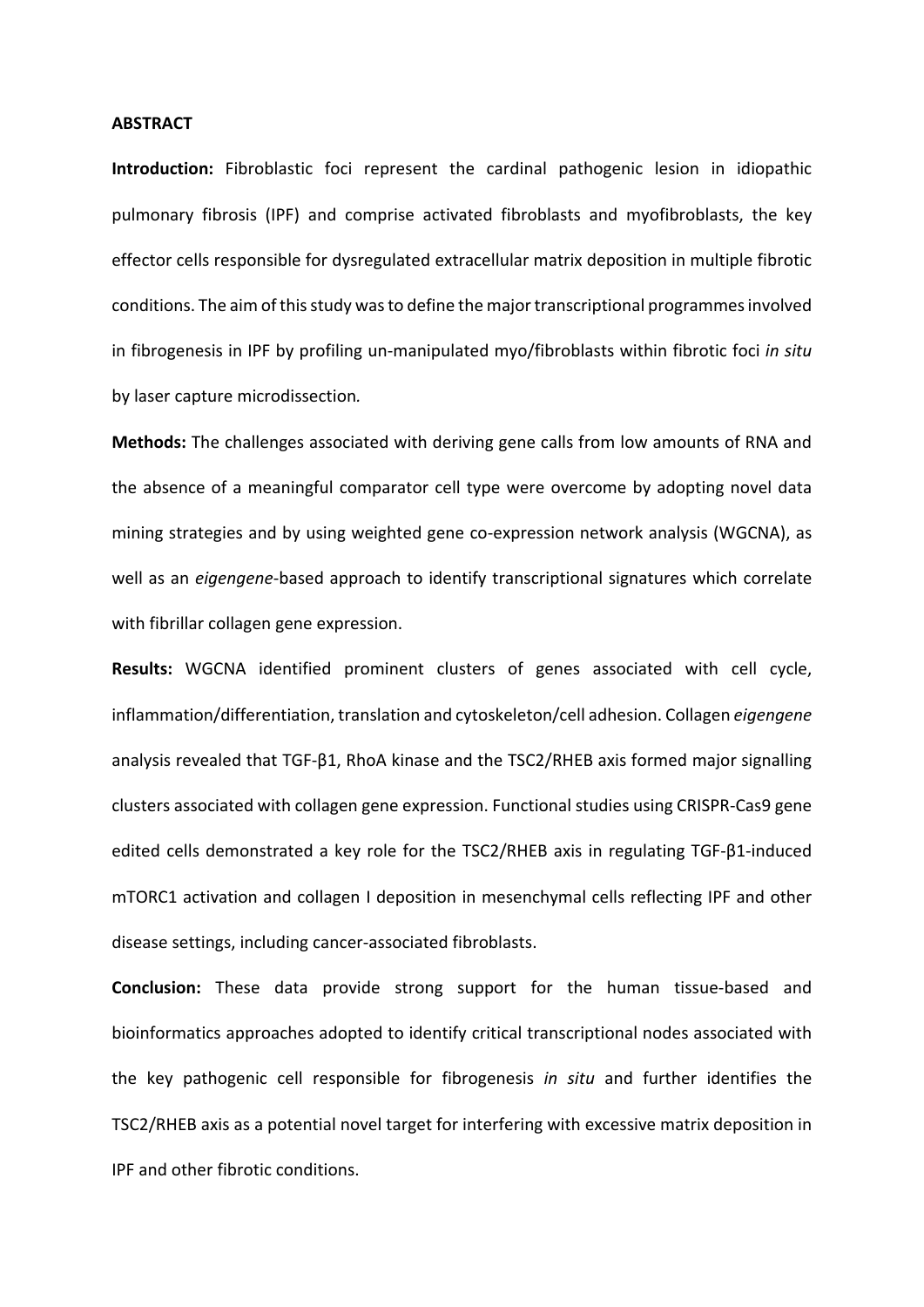## **What is the key question?**

Can we identify a transcriptional signature associated with collagen gene expression in the fibrotic focus, the cardinal fibrotic lesion in IPF?

## **What is the bottom line?**

We herein define the major transcriptional programmes involved in fibrogenesis in IPF by profiling myo/fibroblasts within fibrotic foci *in situ* by laser capture microdissection*.*

## **Why read on?**

The data provide strong support for a human tissue-based approach to identify critical transcriptional nodes associated with fibrogenesis *in situ* and further identifies the TSC2/RHEB axis as a potential novel target for interfering with excessive matrix deposition in IPF and other fibrotic conditions.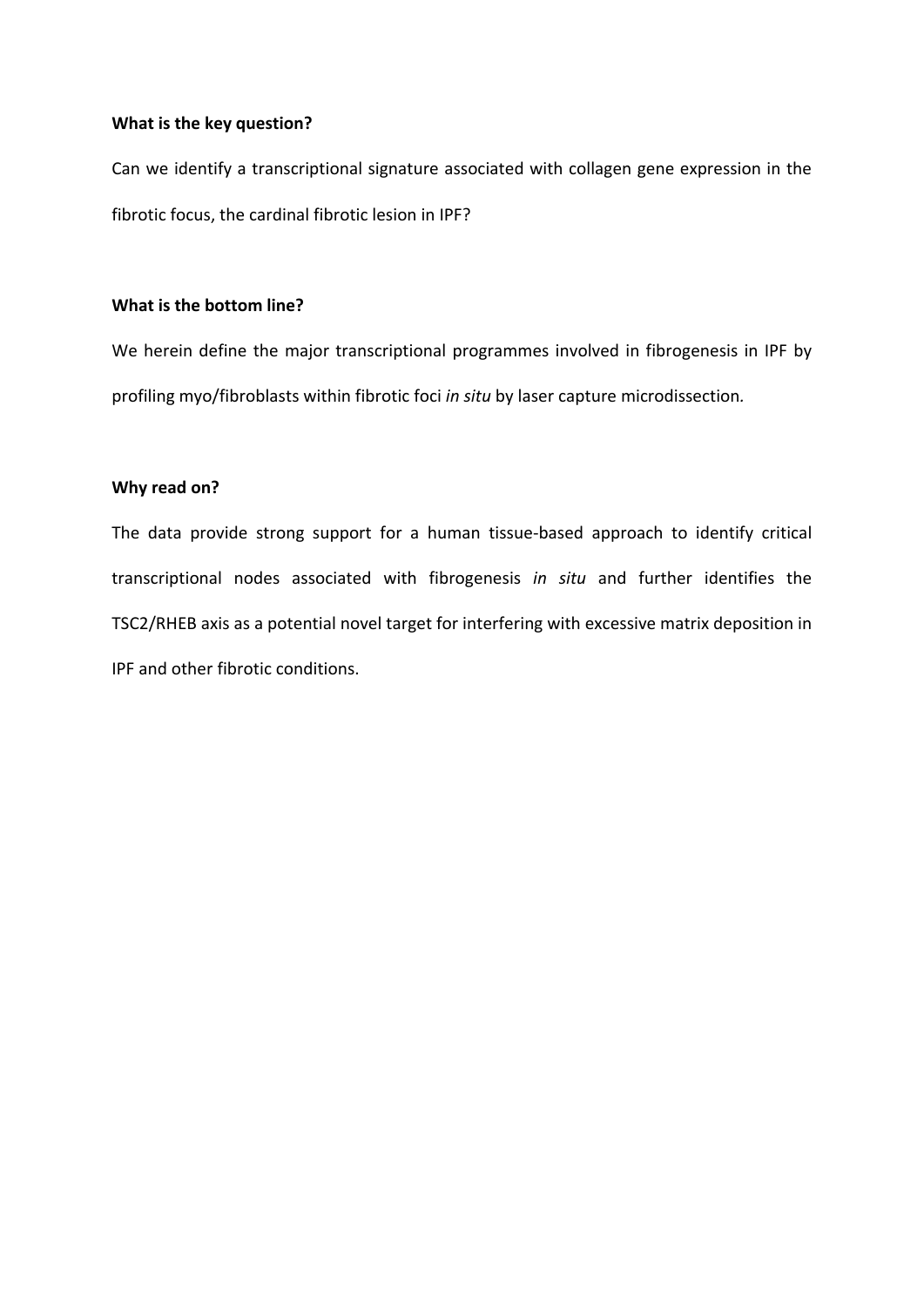#### **INTRODUCTION**

Fibrosis, defined as the abnormal accumulation of extracellular matrix (ECM), is a pathological feature of several major chronic inflammatory and metabolic diseases, including idiopathic pulmonary fibrosis (IPF), the most rapidly progressive and fatal fibrotic conditions with a median survival of 3.5 years from diagnosis.[1] Fibrosis can also influence cancer progression as part of the stromal response to the tumour.[2] Current anti-fibrotic drugs, pirfenidone and nintedanib, approved for the treatment of IPF, slow rather than halt disease progression and have significant side-effect profiles.[3, 4] There therefore remains an urgent need to develop novel therapeutic strategies for IPF and other fibrotic conditions.

The aetiology of IPF remains poorly defined but the current favoured hypothesis proposes that IPF arises as a result of a highly dysregulated wound healing response following repeated epithelial injury in response to an environmental inciting agent in genetically susceptible and aged individuals. IPF has a distinct histopathological pattern of usual interstitial pneumonia (UIP) in which fibroblastic foci (FF), comprising aggregates of activated fibroblasts and myofibroblasts embedded in a collagen-rich extracellular matrix, represent discrete sites of lung injury, repair and active fibrogenesis.[5] These lesions represent a key histological diagnostic feature of UIP and their abundance is related to disease progression in IPF.[6] In order to shed novel light on the mechanisms leading to pathogenic fibrogenesis in IPF, we sought to define the transcriptional signature of these cardinal fibrotic lesions.[6] While single cell RNA sequencing (scRNAseq) has been reported in IPF,[7] this approach does not discriminate between profiles obtained from cells within FF or from other non-involved locations within the lung. Laser capture microdissection (LCM) of IPF lung tissue, provides an ideal approach to capture and profile unperturbed myo/fibroblasts exclusively from within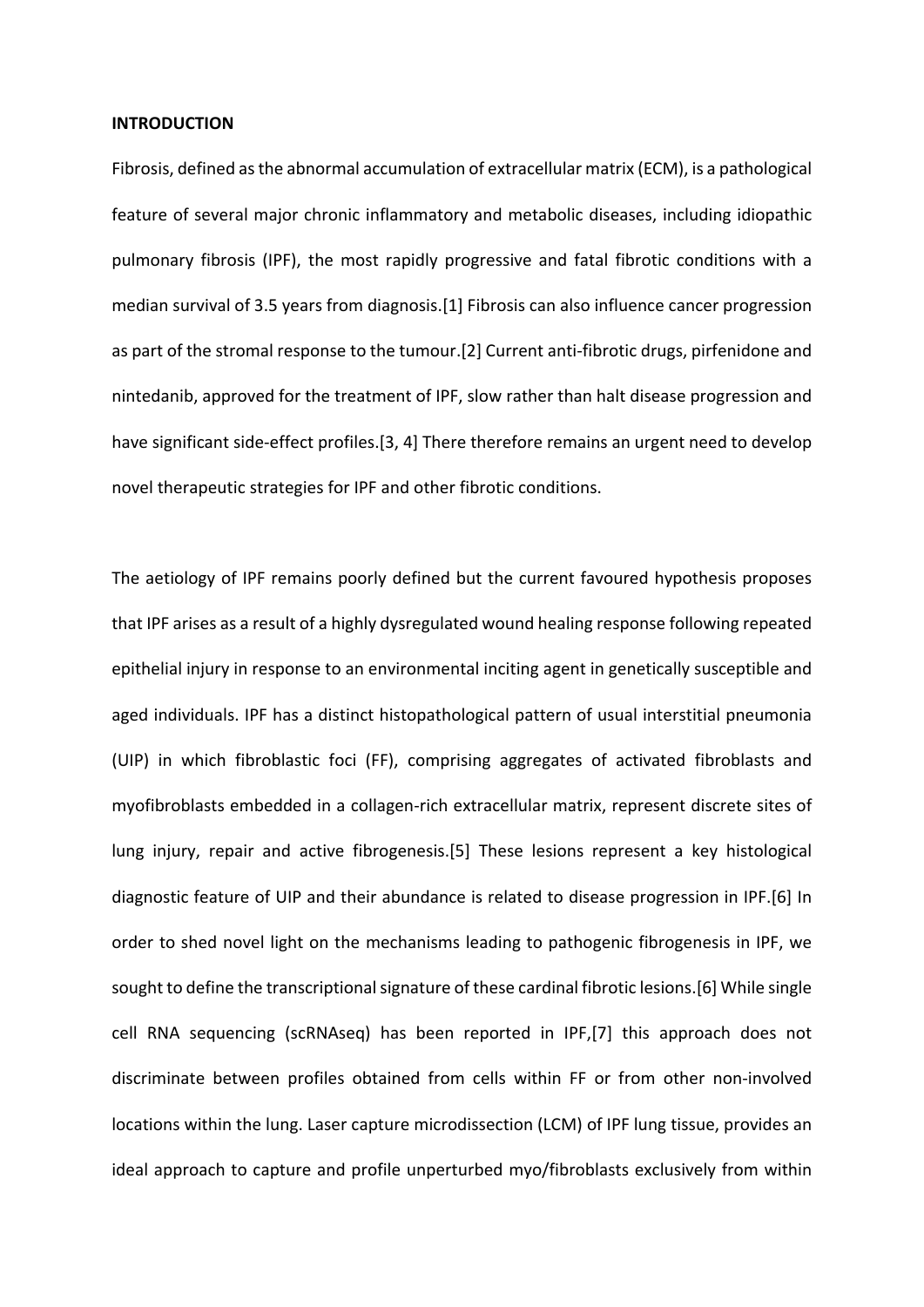FF. Comparator cells are challenging to define given the potential diverse origins and phenotypes of myo/fibroblasts in IPF and importantly the paucity of interstitial fibroblasts which can be captured from healthy control lung. Moreover, recent scRNAseq data available on bioRχiv,[8] suggest that "pathological ACTA2-expressing IPF myofibroblasts represent an extreme pole of a continuum connected to a quiescent ACTA2-negative stromal population rather than resident or activated fibroblasts in control lung". We herein report on the generation of a composite gene expression profile from more than 60 individual FF derived from 13 patients. We adopt a novel informatics approach which obviates the need for a comparator group, based on the principles of weighted gene coexpression network analysis (WCGNA). We further employ a collagen *eigengene* approach[9] to define clusters of genes which functionally correlate with collagen I and III gene expression and therefore inform on the critical transcriptional programme underpinning pathogenic fibrogenesis. Key signalling nodes identified within the collagen *eigengene* cluster comprised gene signatures associated with the master regulator of fibrogenesis, transforming growth factor  $β1$  (TGF- $β1$ ), as well as the TSC2/RHEB axis. This axis is a well characterised molecular switch for the activation of mechanistic target of rapamycin complex 1 (mTORC1), a key molecular node that integrates metabolic, energy, hormonal, and nutritional signals to regulate downstream cellular responses, including proliferation, growth, metabolism and protein synthesis.[10] Functional studies using CRISPR-Cas9 gene-edited primary human lung fibroblasts(pHLFs) confirmed the involvement of RHEB in TGF-β1-mediated mTORC1 activation and collagen I deposition. This observation was generalizable to other mesenchymal cells, including hepatic stellate cells (HSCs) and cancer associated fibroblasts (CAFs). Taken together the findingsreported provide strong support for the transcriptomic approach adopted to identify functionally relevant pathways involved in pathogenic fibrogenesis *in situ.* Our data further suggest that the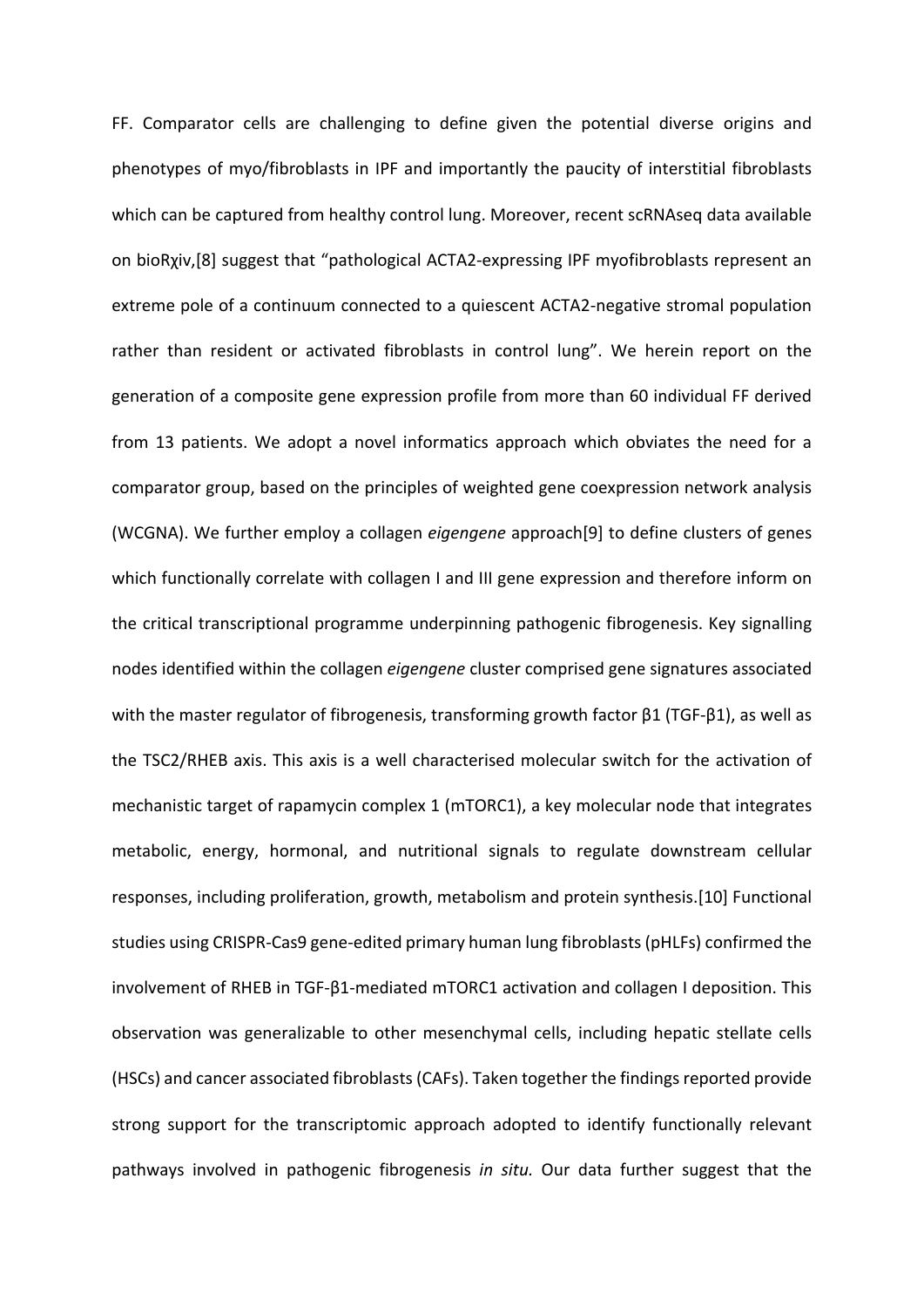TSC2/RHEB axis might represent a potential therapeutic target for interfering with fibrogenesis in the setting of fibrosis and the stromal reaction in cancer.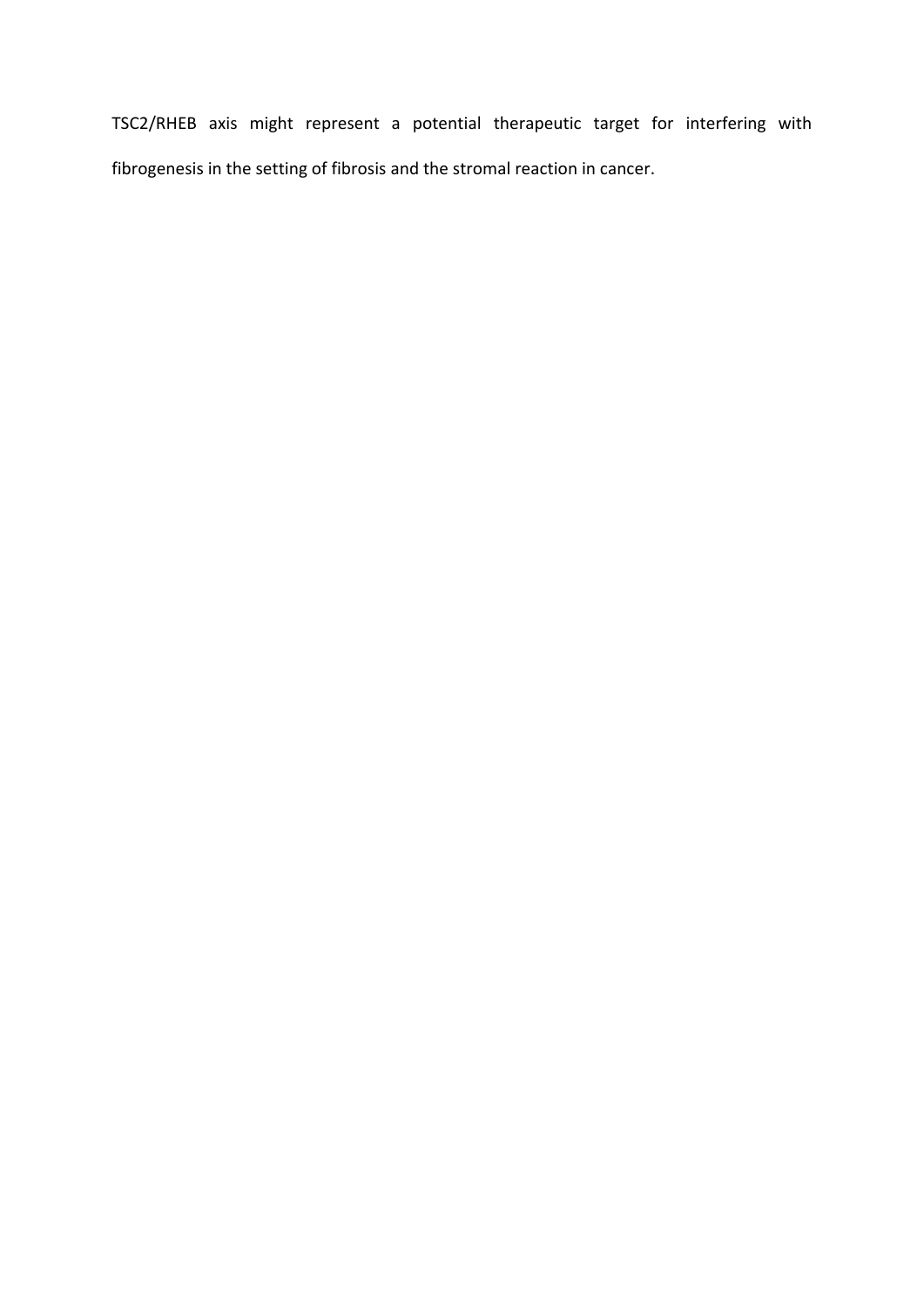#### **METHODS**

#### **Patient material**

Frozen IPF lung tissue was obtained from patients either undergoing lung transplantation for end–stage disease (n=10) or surgical lung biopsy for diagnostic purposes (n=3). Patients with IPF were diagnosed in accordance with current international guidelines.[11] The human biological samples were sourced ethically and their research use was in accord with the terms of the informed consents (11/NE/0291; 12/EM/0058; 10/H0504/9).

### **Laser capture microdissection and microarray analysis**

Frozen OCT embedded samples were cryo-sectioned into 8  $\mu$ m sections and processed with a modified haematoxylin and eosin (H&E) stain.[12] FF were identified by immunostaining a serial guide slide for αSMA and captured using a PALM MicroBeam 4 Laser Microdissection microscope (Zeiss). Care was taken to avoid capturing overlying epithelium (visualized by immunostaining for CK7 on a second serial guide slide). 3-6 captures (~0.015 mm<sup>2</sup>) per sample were collected. RNA was extracted using the Picopure RNA Isolation kit (Life Technologies) and processed for hybridization to Affymetrix HG-U133\_plus\_2.0 microarrays. Five out of 65 cDNA samples did not meet the QC requirement and were therefore excluded for the analysis.

#### **RNAscope®** *in situ* **hybridization**

All RNAscope<sup>®</sup> analyses were performed on independent IPF lung tissue (Advanced Cell Diagnostics) using a standard RNAscope<sup>®</sup> 2.5 HD Red protocol according to the manufacturer's instructions.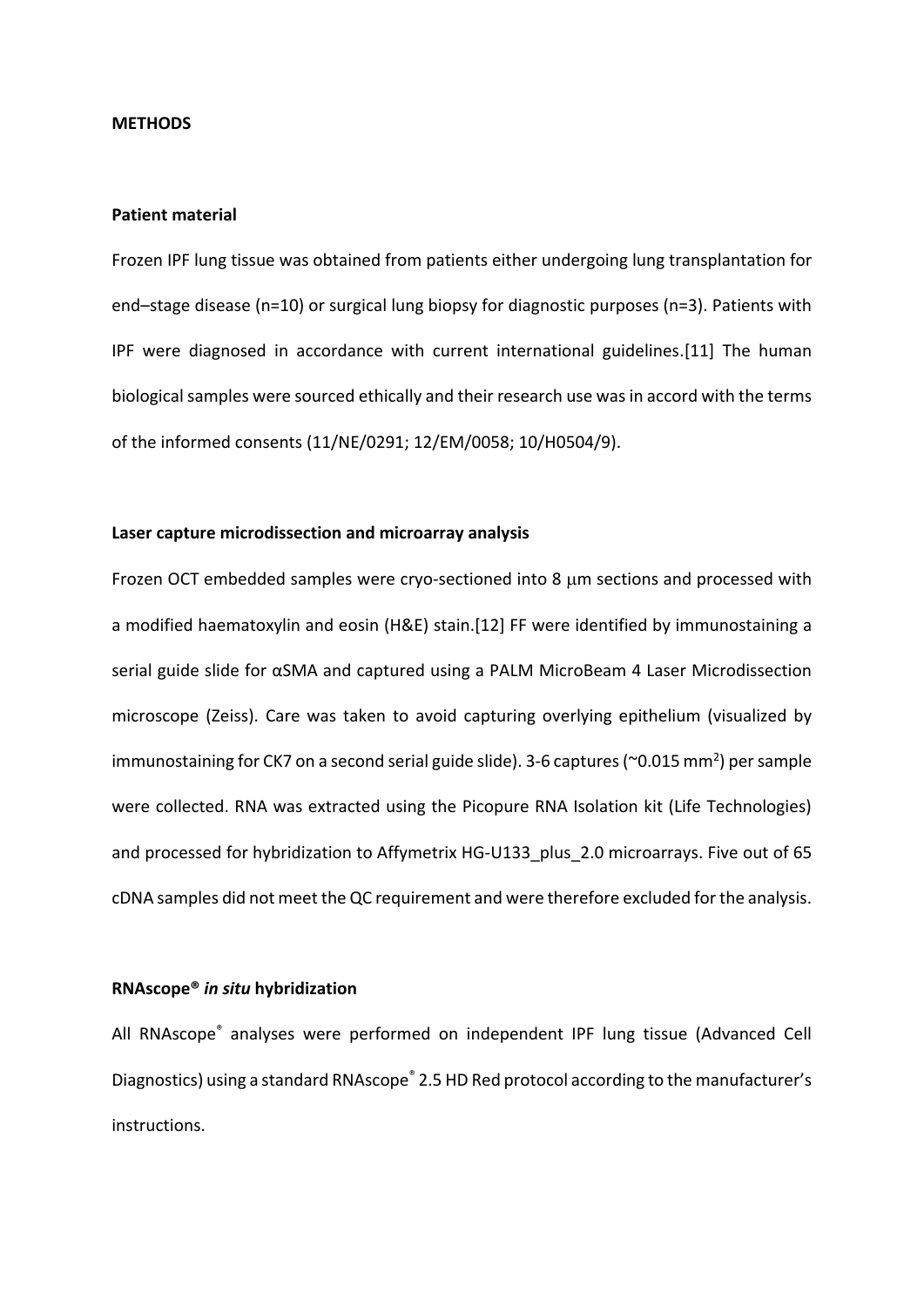### **WGCNA and collagen** *eigengene* **analysis**

WGCNA was performed on the 9035 probe sets defined as the composite IPF FF signature in R v3.3.3.[9] Briefly, we selected a power (β) of 4 (the minimum power with  $R^2 > 0.9$ ) to construct the co-expression network from which the topological overlap matrix was calculated. To generate gene modules we used *minModuleSize* = 200 and default *cutHeight* which yielded 16 modules. Modules with *eigengene* correlations R >|0.7| were merged using the *mergeCloseModules* function leaving 14 independent modules. Biological function to the modules was assigned using MetaCore™ (Thomson Reuter) pathway enrichment. Sankey plots were generated to describe the biological function of modules.

#### **Statistical Analysis**

Statistical analysis of gene expression data was performed in R v3.3.3. Correlation coefficients were calculated using the Pearson method (*base*). WGCNA was performed using the *wgcna* package. P-Values for correlations were calculated using *corPvalueStudent* function in the *wgcna* package. Enrichment analysis and network construction were performed in R v3.3.3 using the *metabaseR* package (Thompson ReutersTM) database version 6.36.69400. The Girvan-Newman algorithm[13] was used to identify subnetworks in the collagen module.

#### *In vitro* **experiments**

Control and IPF pHLFs (REC reference 12/EM/0058) and CAFs from lung adenocarcinoma (via the Tracking Cancer Evolution through Therapy (TRACERx) clinical study, REC reference 13/LO/1546) were grown from explant cultures as previously described.[14] Primary adult HSCs were obtained from Zen-Bio (#HP-F-S). A representative primary line for each disease state was used. RNAseq was performed on control pHLFs as described in [15] (GSE102674).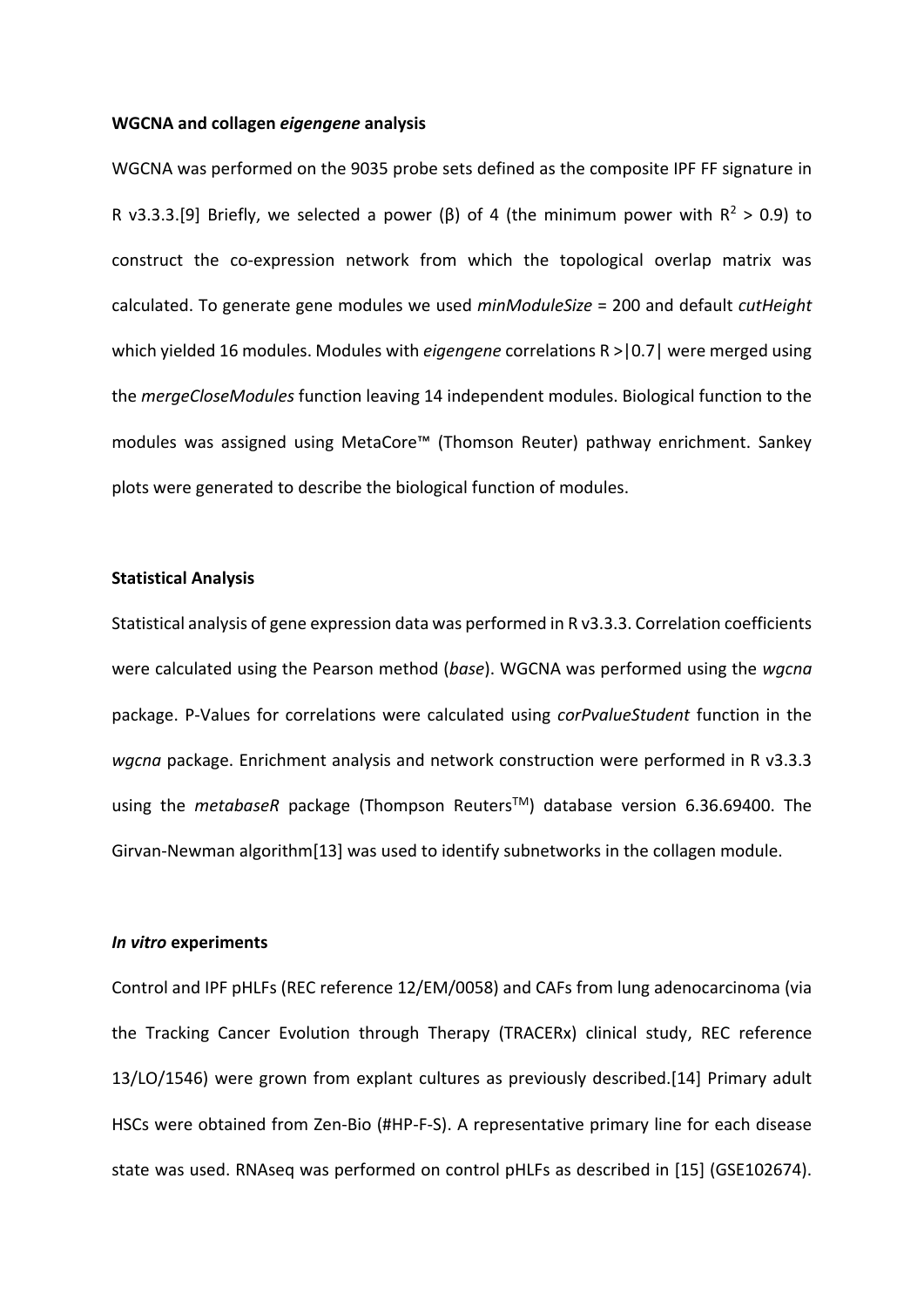CRISPR-Cas9 gene editing followed the protocol described in [14] using a guide RNA sequence targeting *RHEB* (AGATGCCGCAGTCCAAGTCCCGG). Protein phosphorylation and expression were assessed by western blotting as described in [14] using p-4EBP1 (#13443), p-P70S6K (#9234), 4EBP1 (#9644), P70S6K (#9202) and RHEB (#13879) antibodies (all from Cell Signalling). α-tubulin (#9099) was used as a loading control. Type I collagen deposition under macromolecular crowding conditions was assessed by high-content imaging as described in [16]. Procollagen production was based on levels of hydroxyproline quantified by reverse phase high-performance liquid chromatography (HPLC) as described in [17]. The distribution of the *in vitro* data wastested for normality using D'Agostino-Pearson test. All data presented were normally distributed and were therefore analysed by two-way ANOVA with Tukey multiple-comparisons testing (Graphpad Prism). Data were considered statistically significant at p < 0.05.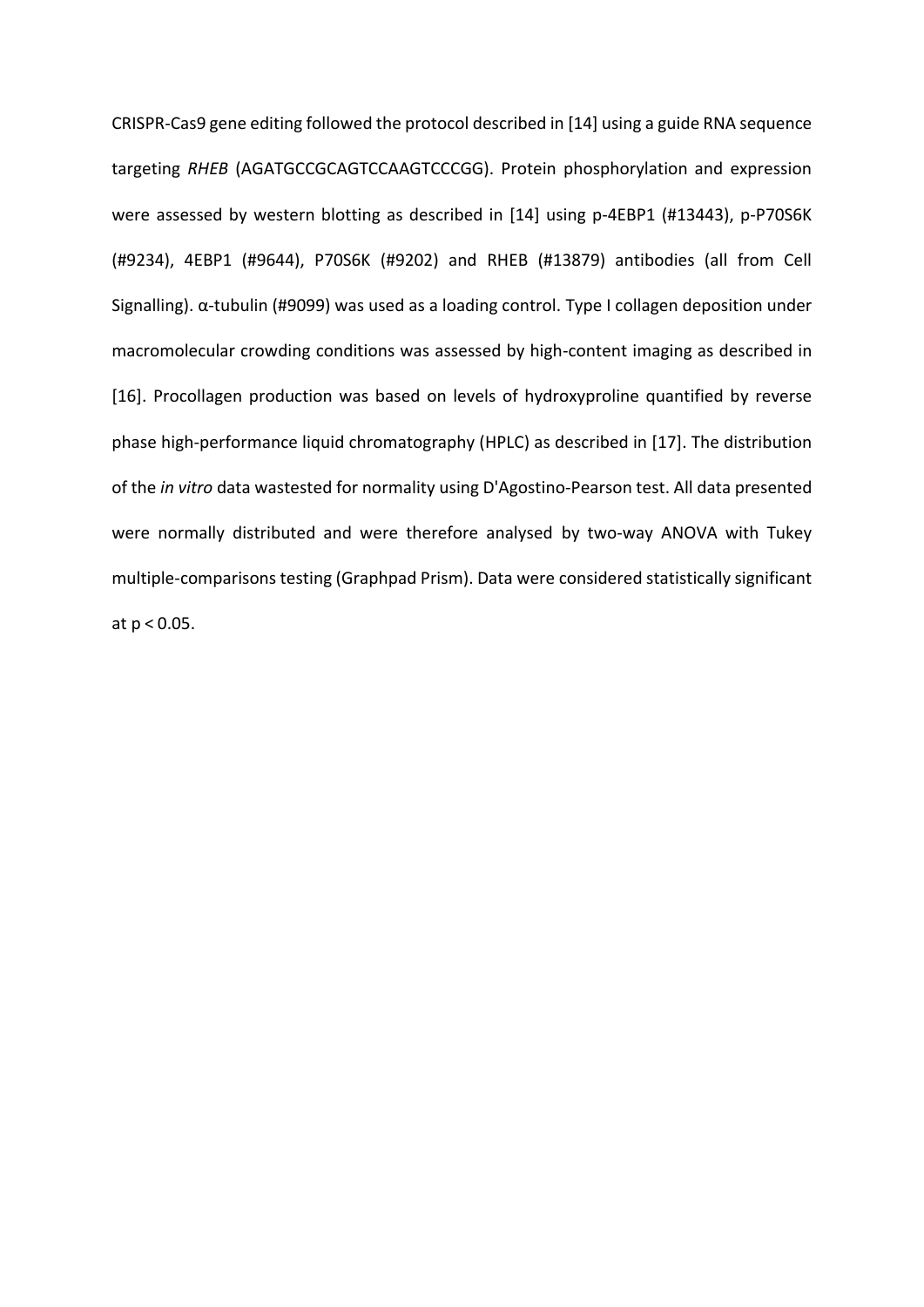#### **RESULTS**

### **Identification of an** *in situ* **gene expression signature for IPF fibroblastic foci**

In order to generate an *in situ* gene expression signature for IPF FF, lesions from 13 flashfrozen IPF tissue samples (Table 1; Figure 1a) were captured by LCM (please see Methods section). RNA was isolated from 61 captures, amplified and cDNA hybridized to Affymetrix microarrays. To interrogate the cellular purity of the captures we examined the normalized microarray intensity values of myofibroblast (*ACTA2)* and epithelial (*CDH1, CK7, EpCAM*) marker genes (Figure 1b). The large difference in median Log2 intensity values obtained for myofibroblast and epithelial cell markers provided assurance regarding the quality of the captures. We next validated and examined the spatial localization of selected matrisomal mRNAs detected within the FF transcriptome in additional patient samples by selecting genes representing a range of microarray expression intensities (*SPARC, ELN, POSTN*) using RNAScope<sup>®</sup> in situ hybridization. An RNAScope® signal was detectable for all three genes within FF but not in the overlying epithelium (Figure 1c). Finally, we took advantage of a recently available scRNAseq dataset submitted on bioRχiv to interrogate enrichment for IPF fibroblast and myofibroblast marker genes.[8] The fibroblast marker genes, HAS1 and HAS2, were detected in less than 7 patients and were therefore excluded from our FF signature. The myofibroblast markers genes, COL8A1 and ACTA2, were detected in 13/13 and in 12/13 patients, respectively. These data suggest that myofibroblasts are enriched in IPF FF.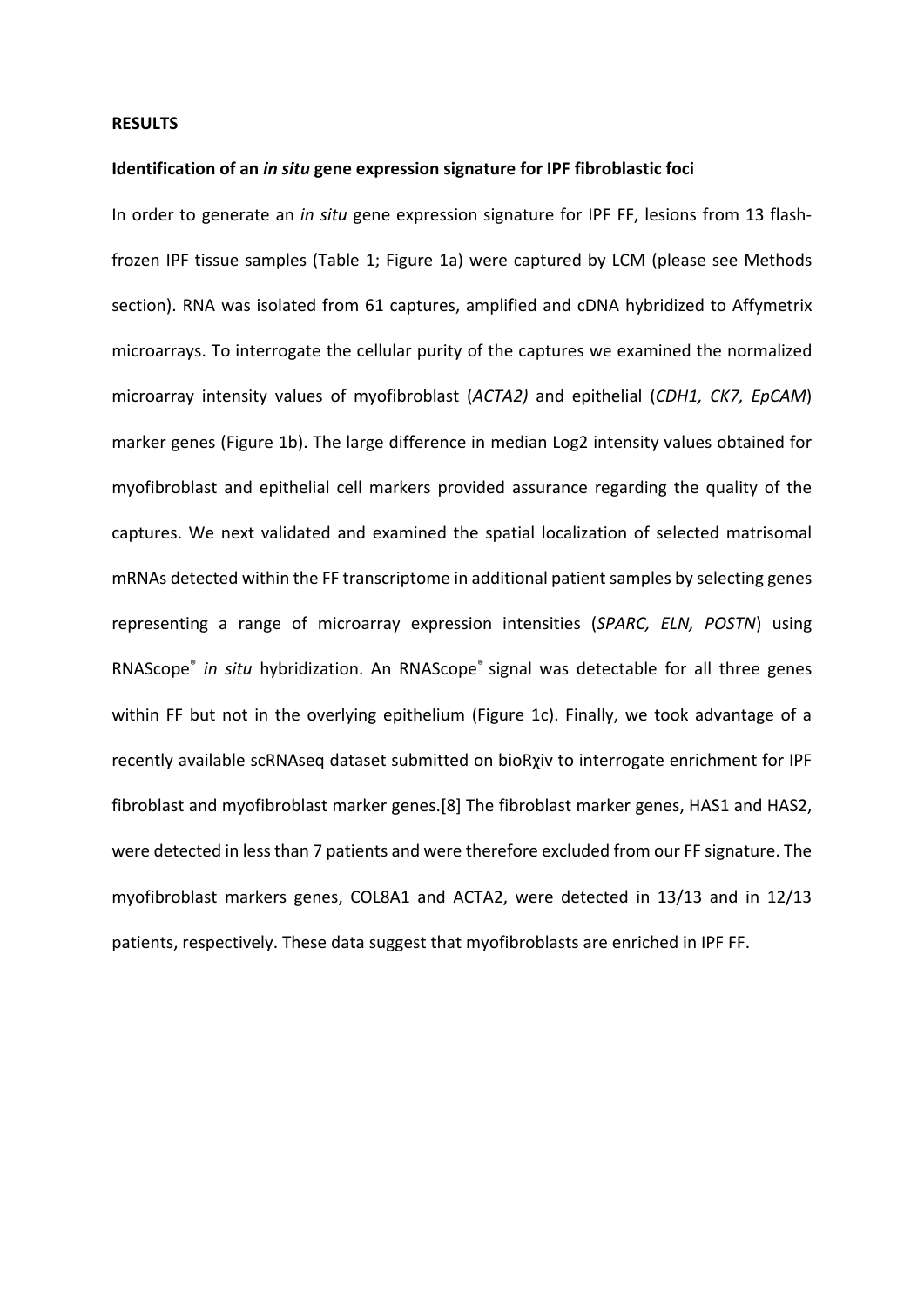| <b>Patient</b>  | Age        | Sex             | <b>FEV1%</b> | <b>FVC %</b> | TLCO <sub>%</sub> | <b>Captures</b> |
|-----------------|------------|-----------------|--------------|--------------|-------------------|-----------------|
|                 |            |                 |              |              |                   | arrayed         |
| HT13038         | 54         | Male            | 53           | 50           | 29                | 5               |
| HT13042         | 56         | Male            | 61           | 59           | 25                | 5               |
| HT13040         | 62         | Male            | 51           | 51           | 26                | 5               |
| HT13041         | 44         | Male            | 54           | 50           | 36                | 3               |
| HT13039         | 50         | Male            | 49           | 47           | 31                | 5               |
| HT13037         | 61         | Male            | 48           | 51           | 24                | 5               |
| HT14057         | 48         | Male            | 50           | 80           | 46                | 4               |
| HT14058         | 62         | Male            | 70           | 68           | 38                | 5               |
| HT14059         | 43         | Male            | 50           | 49           | 23                | 6               |
| HT11026         | 54         | Male            | 45           | 45           | 17                | 5               |
| HT13046         | 64         | Female          | 87           | 94           | 45                | 5               |
| HT13043         | 66         | Female          | 69           | 64           | 45                | 4               |
| HT13045         | 78         | Male            | 66           | 64           | 47                | 4               |
|                 |            |                 |              |              |                   |                 |
| Mean $(\pm SD)$ | 57.1 (9.8) | Male 11         | 57.8         | 59.4         | 33.2              | Total 61        |
|                 |            | (85%),          | (12.1)       | (14.5)       | (10.2)            | <b>Median 5</b> |
|                 |            | <b>Female 2</b> |              |              |                   | (IQR 1)         |
|                 |            | (15%)           |              |              |                   |                 |

## **Table 1. Baseline characteristics of IPF patients for tissues used for laser capture microdissection.**

The demographics of the patients included in this study are shown. All patients were diagnosed with IPF in line with ATS/ERS 2011 guidelines. Pulmonary function tests were measured pre-transplantation or pre-biopsy and expressed as percentage of the predicted value. Data are shown as mean  $(\pm)$  SD. Definition of abbreviations: FEV1 = forced expiratory volume in one second; FVC = forced vital capacity; TLCO = transfer factor of the lung for carbon monoxide.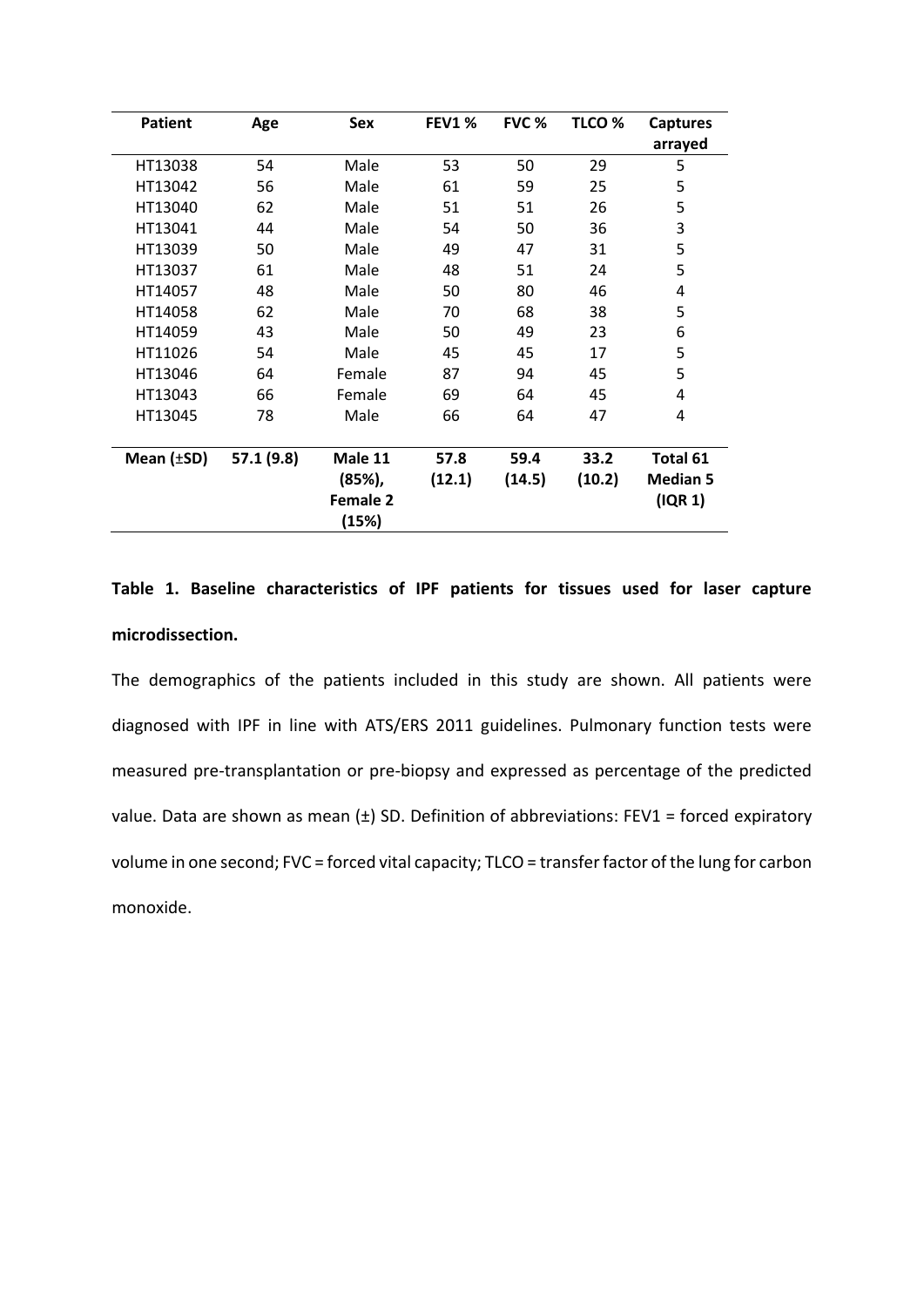To generate an *in situ* IPF FF transcriptome, we first generated independent gene signatures for each of the 13 IPF patients using an informatic pooling strategy (described in Figure 1d). We then derived a composite IPF FF transcriptomic signature by selecting probesets expressed in the majority (≥7) of individual IPF patient signatures. This cut-off identified 9035 probesets corresponding to 6667 individual genes. The complete dataset is available on Gene Expression Omnibus (GSE98925) (table S1).

#### **Weighted gene co-expression network analysis (WGCNA) of the** *in situ* **FF transcriptome**

In order to identify transcriptional programmes and biological pathways active in myo/fibroblasts within FF, we applied WGCNA and Metacore™ analyses of the composite FF transcriptome. WGCNA identified 14 independent co-expression modules reflecting sets of highly correlated gene transcripts (Figure 2a, Table S1). We next aimed to identify modules with the highest proportion of genes upregulated in IPF compared with control lungs by crossreferencing published whole lung microarray expression data (GSE10667).[18] The WGCNA turquoise module comprised genes with the most significant and highest average fold-change in IPF versus control (Figure 2b-c) and was therefore considered to represent the most enriched module with potential disease-relevant biology in the laser-captured FF.

Within the 2607 genes represented in the WGCNA turquoise module, we mapped 2051 Metacore™ network objects (representing genes, proteins, complexes and metabolites) and constructed a single biological network comprising 1021 IPF-enriched genes. In order to deconvolute this network further, we identified sub-clusters (i.e. local neighbourhoods) and investigated the seven local neighbourhoods containing more than 20 genes (Figure 3a).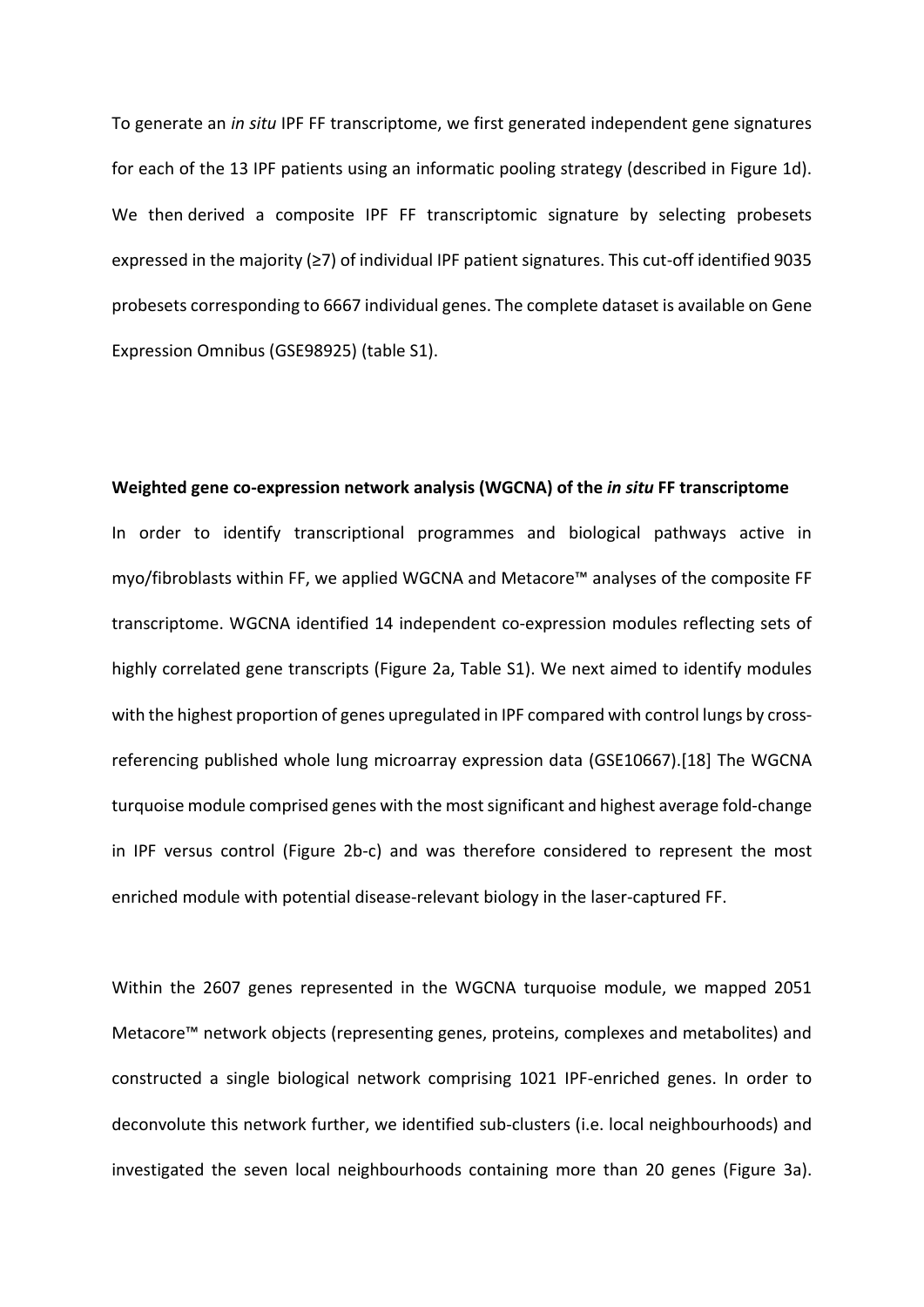Pathway analysis of these local neighbourhoods identified key genes that were most influential in the pathway mapping and may therefore represent important regulatory nodes in FF (Figure 3b, Figure S1). This included genes representing known cardinal features of the activated myofibroblast, such as cytoskeletal remodelling (*RHOA*, *RAC1*, *ROCK*, *ARHGEF1*), as well as highlighting JAK/STAT and NFκB signalling pathways and a small number of transcription factors.

# **Collagen** *eigengene* **analysis of the** *in situ* **IPF FF transcriptome identifies key transcriptional programmes associated with fibrogenesis**

We next sought to define the transcriptional programmes and therefore the key pathways associated with pathogenic collagen production in IPF. To this end, we adapted the core principle of WGCNA to create a bespoke collagen *eigengene* from the first principal component of *COL1A1* and *COL3A1* probesets and then correlated the rest of the microarray probesets making up the FF signature. 362 probesets, representing 300 individual genes, correlated either positively or negatively with the collagen *eigengene* (Figure 4a, Table S1). Fifteen genes correlated with an R>|0.9|, including four genes that were highly *inversely* correlated with collagen gene expression.

To further characterize this collagen *eigengene* module, we constructed an interaction network using MetaCore™ which we refined to a network of 66 genes following removal of predicted rather than experimentally-validated interactions and those without directionality (Figure 4b). This network featured genes that represent TGF-β1/ECM biology (green) and RhoA associated cytoskeletal remodelling (red), supporting this network as a core regulatory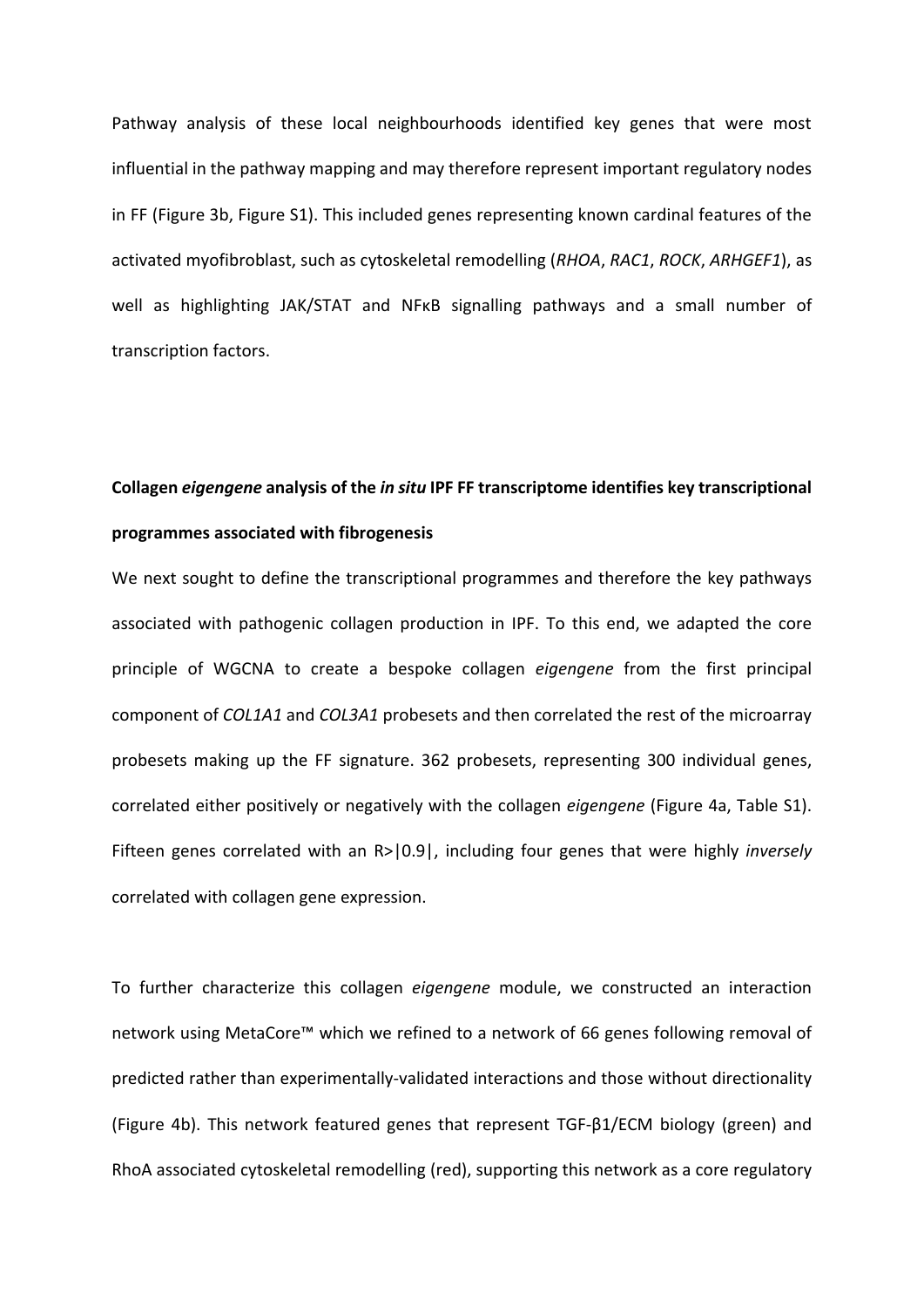feature of the FF myo/fibroblast phenotype. Additional modules included transcriptional regulation (yellow) and cell metabolism (blue), as well as a small module featuring *TSC2* and *RHEB*, a well-characterised molecular switch for the activation of mTORC1 signalling. *RHEB,* which encodes the GTPase and proximal activator of mTORC1, RHEB, correlated positively with the collagen *eigengene* (R +0.71). In contrast, *TSC2* which encodes tuberin within the TSC complex, a major allosteric inhibitor of RHEB, was inversely correlated (R -0.73). We next determined whether a similar TSC2/RHEB motif was represented *in vitro* in our published RNAseq dataset of TGF-β1-stimulated fibroblasts (GSE102674) and in published whole lung IPF and rat bleomycin model gene expression datasets (GSE10667 and GSE48455).[15, 18] A comparable *eigengene* was calculated using *COLA1* and *COLA3* expression levels and correlation coefficients for *COL1A1*, *COL3A1*, *TSC2* and *RHEB* were generated. As expected *COLA1* and *COLA3* expression correlated across all datasets; whereas the specific *RHEB* and *TSC2* correlations were only present in TGF-β1-stimulated fibroblasts but not in datasets from whole fibrotic human and murine lung, where transcriptional profiles represent a composite derived from multiple cell types (Figure 4c). The LCM FF and TGF-β1-stimulated fibroblast correlations would therefore support a potential model favouring mTORC1 activation (Figure 4d).

### **Functional validation of the TSC2/RHEB node during fibrogenesis** *in vitro*

Given the robust correlation of the TSC2/RHEB node with the collagen *eigengene* in IPF FF and in TGF-β1 activated myofibroblasts *in vitro*, we next sought to determine whether TSC2/RHEB represents a potential molecular switch involved in regulating collagen synthesis in TGF-β1-stimulated pHLFs. To this end, we generated *RHEB*-deficient pHLFs using CRISPR-Cas9 gene editing. Monitoring the phosphorylation of the mTORC1 downstream substrates,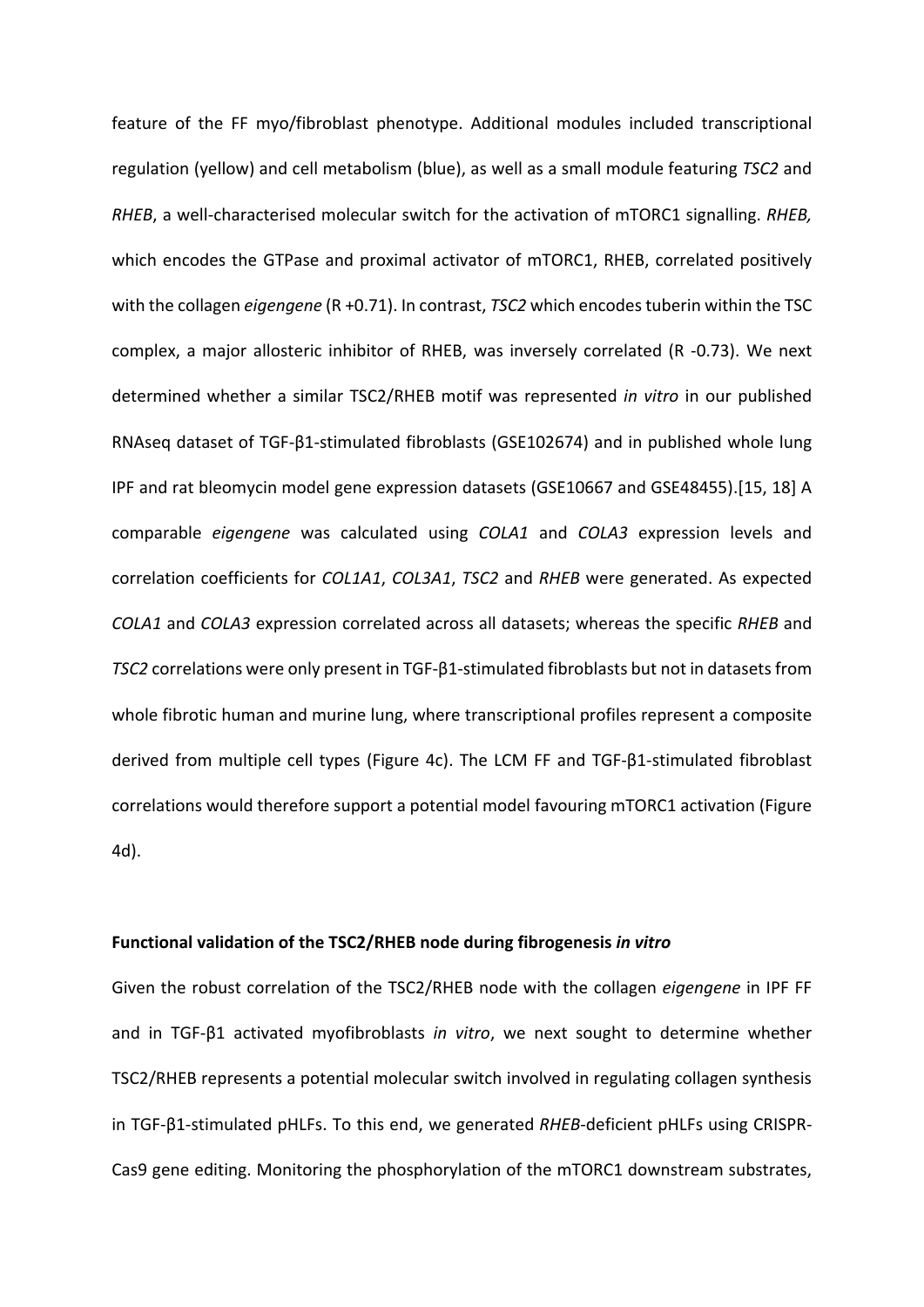P70S6K and 4E-BP1 (Serine 65) at 3 hours following TGF-β1 stimulation in control and *RHEB*deficient fibroblasts revealed that RHEB was critical for TGF-β1-induced mTORC1 activation (Figure 5a). Analysis of procollagen synthesis, based on the quantitation of hydroxyproline, further demonstrated that RHEB was necessary for TGF-β1-induced procollagen synthesis (Figure 5b). This observation was validated by specifically assessing collagen I deposition in response to TGF-β1 stimulation under macromolecular crowding conditions by high-content imaging (Figure 5c, d). Finally, we also measured procollagen synthesis following TGF-β1 stimulation in IPF pHLFs, HSCs and CAFs. In each case, there was an almost complete inhibition of TGF-β1-induced collagen production in *RHEB*-edited cells (Figure 6).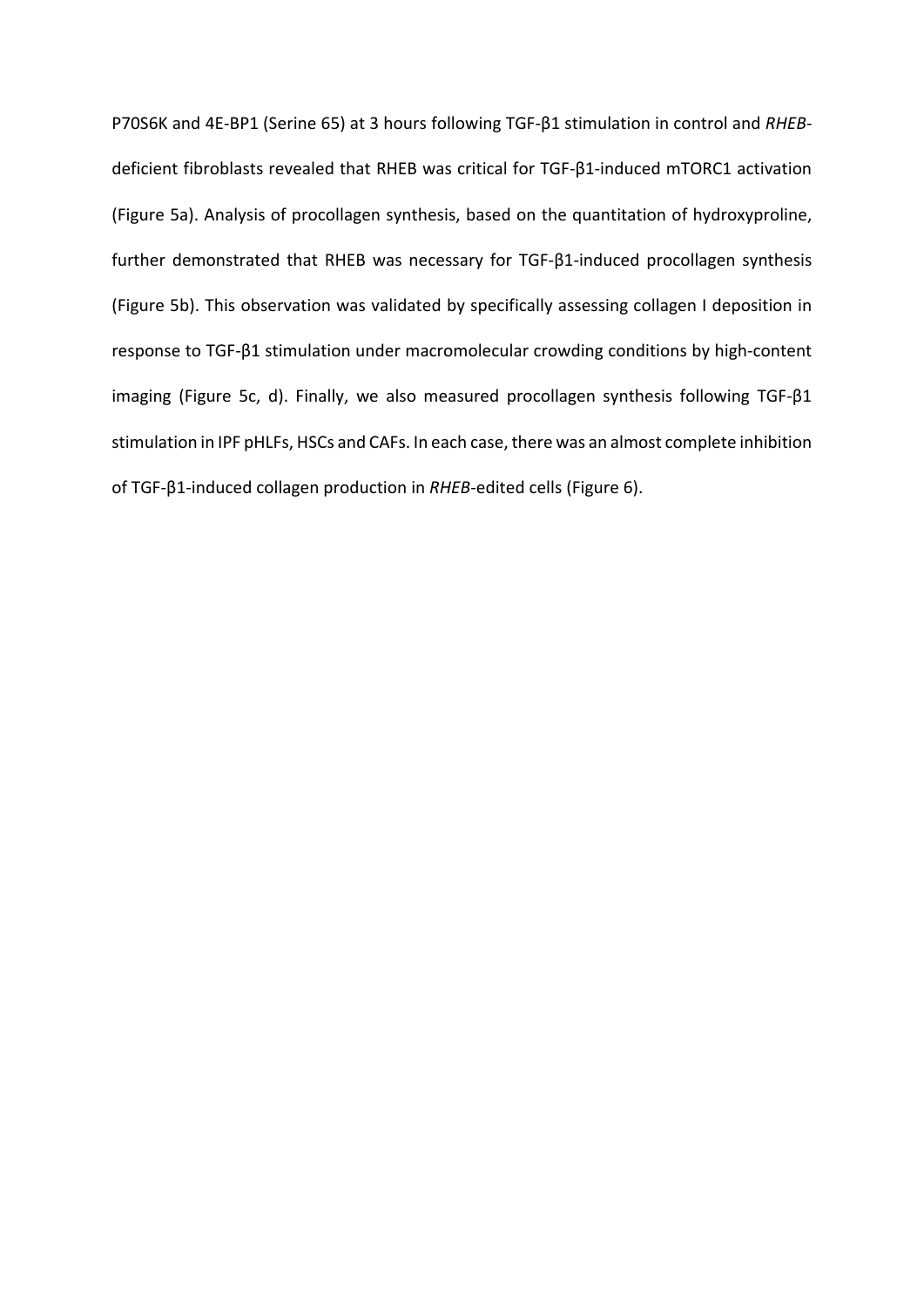#### **DISCUSSION**

The aim of this study was to identify key transcriptional pathways driving fibrogenesis in IPF by fingerprinting myo/fibroblasts located within FF, the defining pathological lesion of IPF/UIP. The use of informatics-based analysis of gene expression data to identify genes, pathways and mechanisms of relevance in organs and tissues of interest has become an established path to uncovering important pathobiology.[19] scRNAseq methodologies are rapidly advancing and recent studies have provided important insights into the heterogeneity and diversity of mesenchymal, epithelial and alveolar macrophage populations in the setting of pulmonary fibrosis.[20-22] However, spatial information, and therefore the precise anatomical location from which the cells are derived, is lost during single cell dissociation. It is also worth commenting that the cell dissociation process can also potentially influence gene expression profiles.[21] In order to generate an unperturbed gene expression signature for IPF myo/fibroblasts and identify pathways associated with pathological collagen expression within the cardinal lesion in IPF, [6] we chose to adopt an LCM-based approach which was optimised to overcome the challenges associated with isolating high quality RNA from a small number of cells embedded within a collagen-rich fibrotic lesion. Given the small number of frozen tissue blocks available for this study, five (IQR 1) FF were captured from 13 patient samples to yield a total of 61 FF captured. This allowed us to identify a unique set of 6667 genes representing a generic transcriptome of the FF.

Our bioinformatics approach obviated the need for a comparator cell type, in light of recent findings indicating that pathological ACTA2-expressing IPF myofibroblasts represent an extreme pole of a continuum connected to a quiescent ACTA2-negative stromal population rather than resident or activated fibroblasts in control lung. It is not possible to capture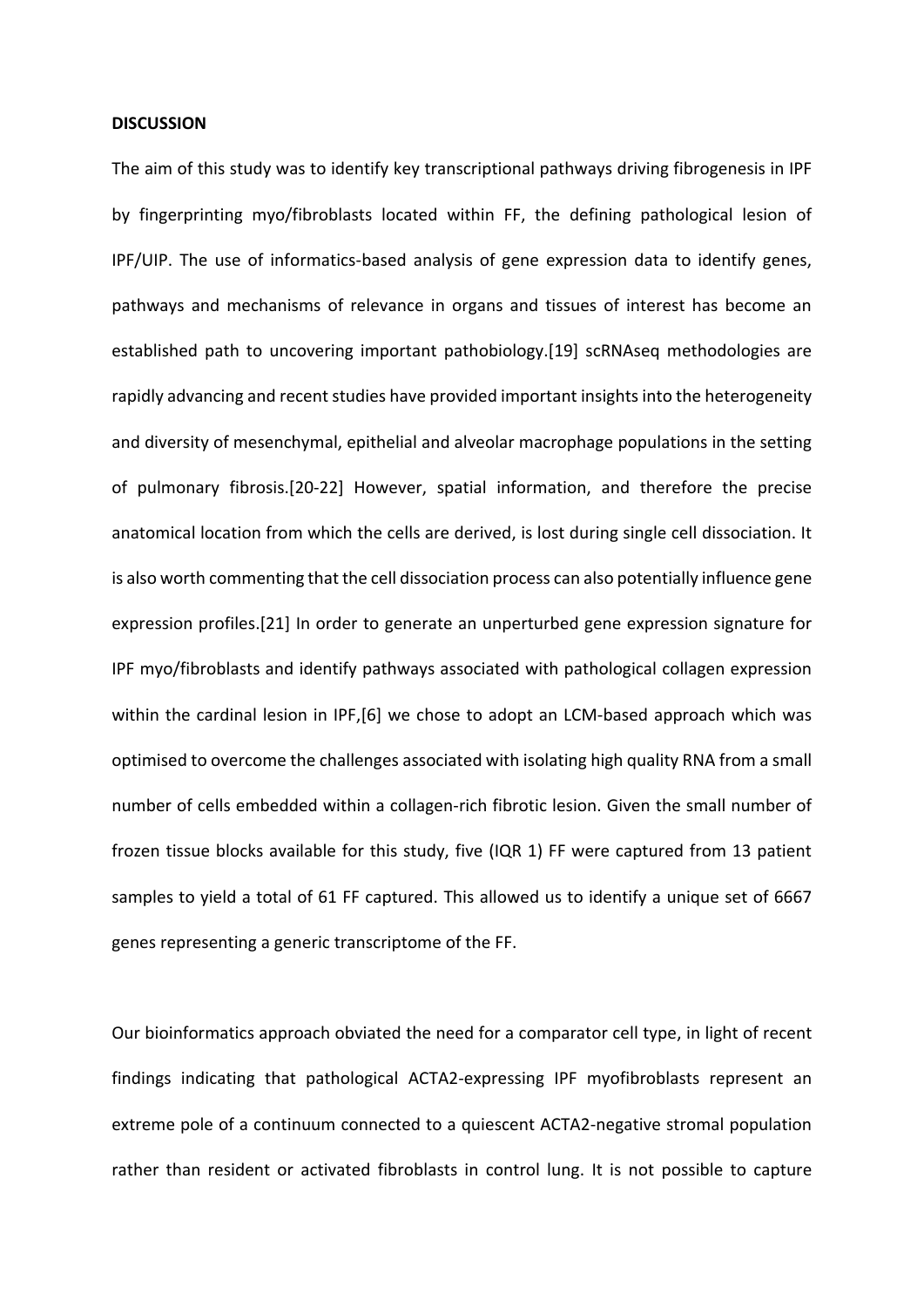sufficient number of myo/fibroblasts from the interstitium of uninjured normal adult lung. The lack of a suitable comparator cell type to identify differentially expressed genes in FF was obviated by using contemporary bioinformatic approaches. WGCNA has become widely adopted to identify groups of genes with similar expression profiles (modules) in large highdimensional genomic datasets. The functional correlation of genes aligned by expression within an *eigengene* underlies the principle of the WGCNA methodology where individual modules represent discrete functions.[9] These modules highlight related biological mechanisms and can provide insights into disease pathomechanisms. The largest WCGNA turquoise module identified within our dataset comprised 2607 genes and was the most significantly enriched module in terms of genes previously identified to be upregulated in whole IPF lungs compared to healthy controls.[18] RhoA/Rac1/ROCK signalling was prominent within the WGCNA turquoise module and this feature is consistent with the coordinated cytoskeletal rearrangements associated with highly contractile cells, such as myofibroblasts.[23] Strong representation of NFκB signalling in FF was not as predictable but adds to previous evidence implicating this signalling hub in the context of liver fibrosis[24, 25] and further provides support for a role for FF myo/fibroblasts as potential pro-inflammatory modulators in IPF.[26] JAK1, STAT1 and STAT3 signalling were represented in another node. Of interest, TGF-β1, IL-6 and Oncostatin M have all been reported to engage JAK1, STAT1 and STAT3 signaling[27] and genetic modulation of *STAT3* is protective in the bleomycin-induced lung fibrosis model.[28] Moreover, therapeutic approaches targeting these mechanisms are currently being pursued in the context of IPF and other fibrotic indications.[29, 30] Finally, WGCNA analysis also identified translation as a prominent feature of the transcriptional signature of FF and is consistent with the highly ECM synthetic nature of myo/fibroblasts within FF.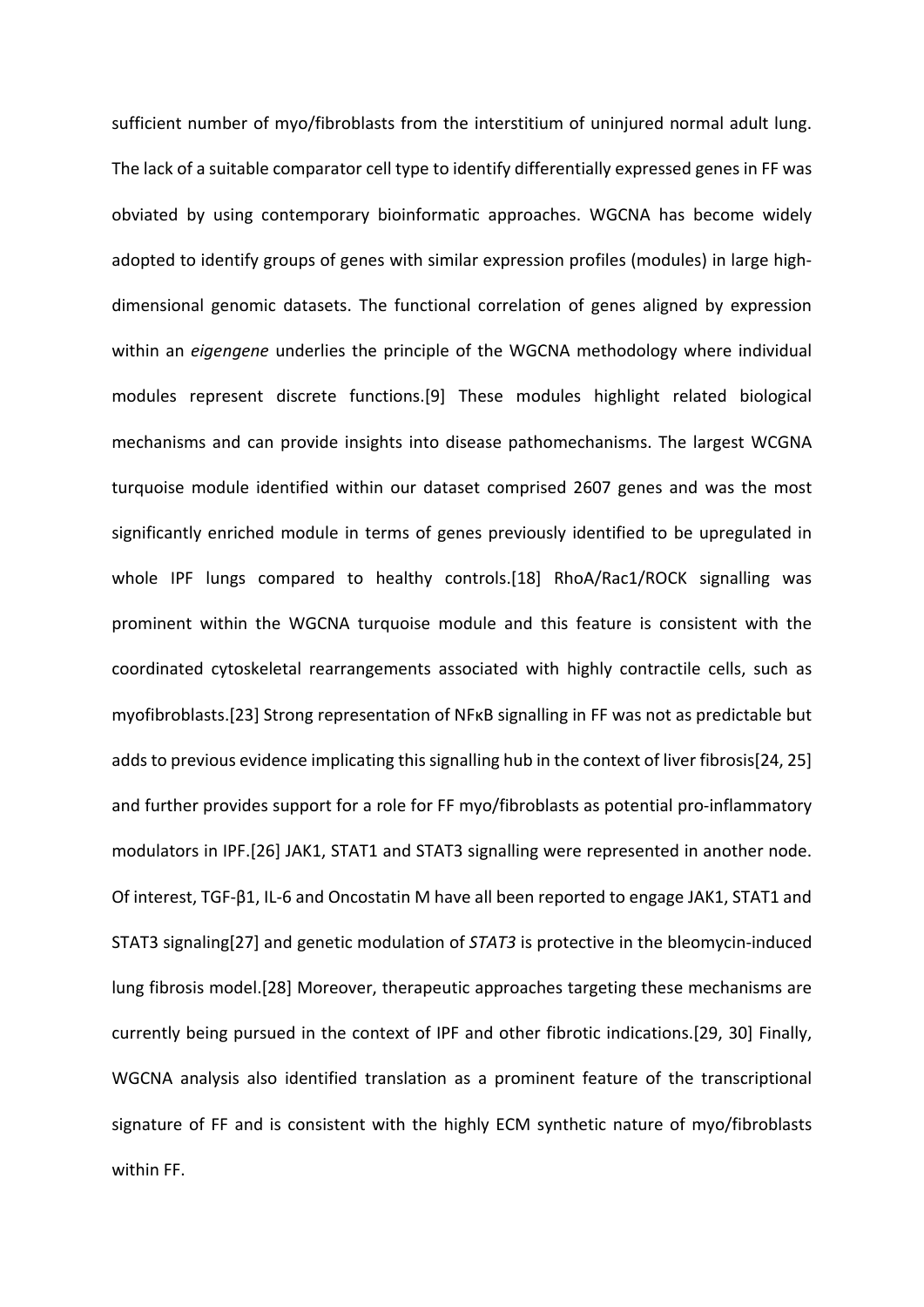The second bioinformatics approach aimed to identify key programmes associated with the generation of pathogenic ECM and was based on the core principle of WGCNA analysis that was adapted in order to use the first principal component of the expression of fibrillar collagen genes as a measure of underlying collagen production. We followed convention by naming this a collagen *eigengene*.[31] To the best of our knowledge, this is the first report describing the implementation of this approach to define pathways underlying fibrogenesis in IPF or indeed any other human fibrotic condition. This analysis identified around 300 genes with expression patterns that were either positively or negatively correlated with the collagen *eigengene*. It is worth mentioning that we found no significant overlap between these collagen-related genes and the list of genes differentially expressed in myofibroblasts in IPF compared to control lung reported in a recent bioRχiv scRNAseq study.[8] This suggest that scRNAseq and our LCM approach could be considered complementary strategies to interrogate different aspects of IPF pathomechanisms.

Interestingly, there was only one interaction network within the 300 genes comprising known protein-protein-interactions validated by multiple publications, resulting in a composite module. It is worth commenting that four of the top 15 correlated genes in the dataset were inversely correlated with the collagen *eigengene* (*ATG4B, PLEC, SELM and WIZ*) and may reflect mechanisms that are downregulated or inhibited during the course of collagen production. Of interest, *Atgb4*-deficient mice exhibit more extensive and severe fibrosis with increased accumulation of collagen relative to control mice in the bleomycin model of lung fibrosis.[32]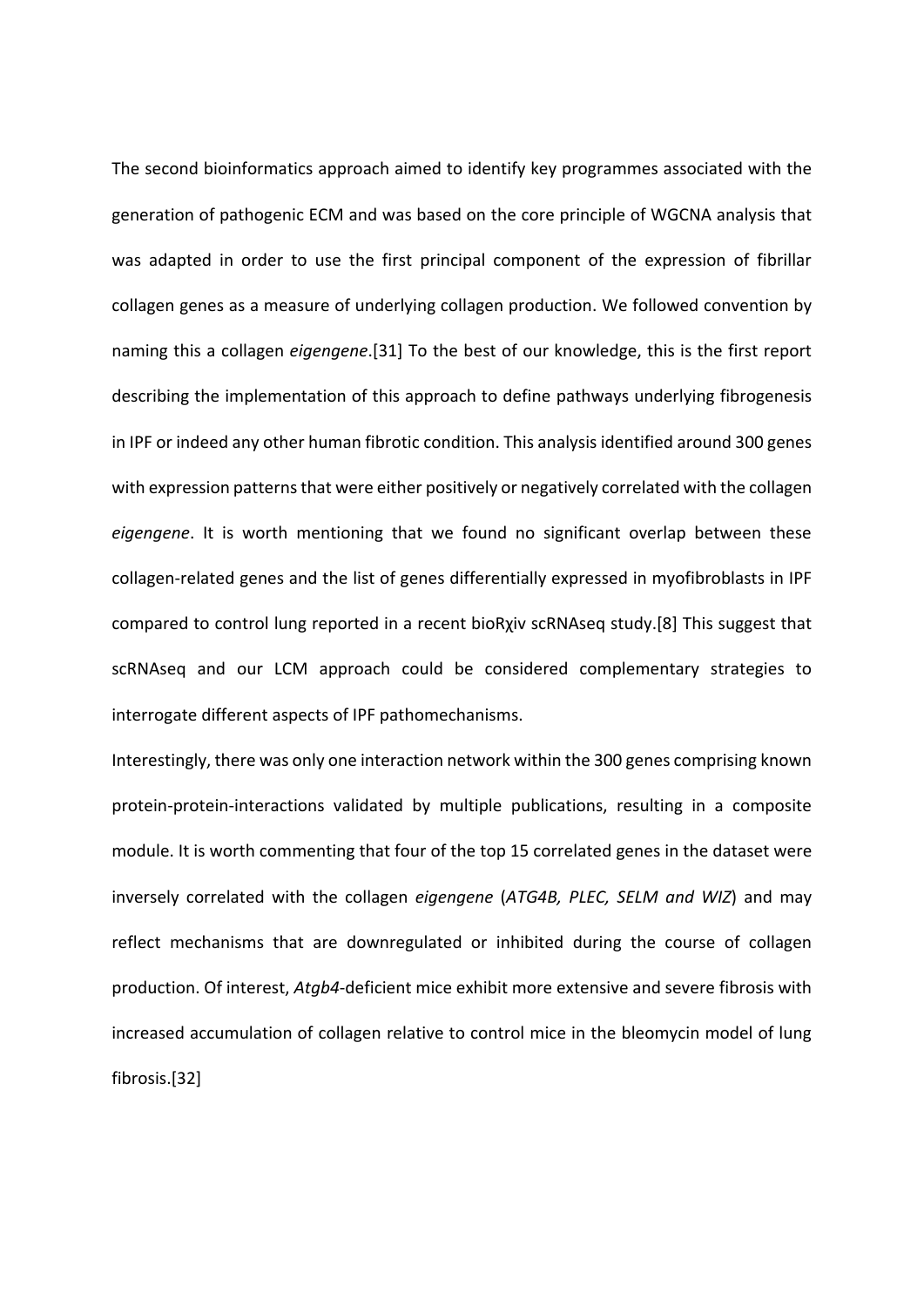Cytoskeletal re-organisation, TGFβ-1 signalling, ECM production and cell-matrix interactions are fundamental properties expected of myo/fibroblasts. These mechanisms mapped strongly to the collagen *eigengene* signature and therefore provided important validation of the utility of the LCM and collagen *eigengene* approach to identify biology of relevance to the primary functions of these cells. It is worth highlighting the presence of a TGF-β1 signalling sub-module, which includes both the TGF-β1 ligand and the αvβ5 integrin, which has been implicated in the activation of latent TGF-β1 *in vitro*.[33, 34] To the best of our knowledge, this represents the first human tissue-based evidence demonstrating a link for this TGF-β1 integrin axis and fibrogenesis in IPF.[33, 35]

RhoA signalling again featured strongly within this network and was positively correlated with the collagen *eigengene*. This network also comprised two guanine nucleotide exchange factors involved in the regulation of the activation of RhoA signalling, *ARHGEF2* and *AKAP13/LBC,* which were also positively correlated with the collagen *eigengene*. Interestingly, *AKAP13/LBC* has recently been identified as a susceptibility gene in IPF.[36] While expression of AKAP13 was reported to be highest in damaged epithelium and lymphoid cells, expression was also noted in cells within FF. Moreover, ablation of AKAP13 expression in cardiac fibroblasts strongly impinges on collagen production in response to a pro-fibrotic challenge[37] so that *AKAP13/LBC* may represent both a susceptibility gene and potential drug target for inhibiting pro-fibrotic signalling.

Hand curation of this composite module also identified less predictable elements, such as fatty acid (FA) metabolism, including the gateway enzyme for FA synthesis, *FASN,* which was inversely correlated with the collagen *eigengene*. The current literature indicates both pro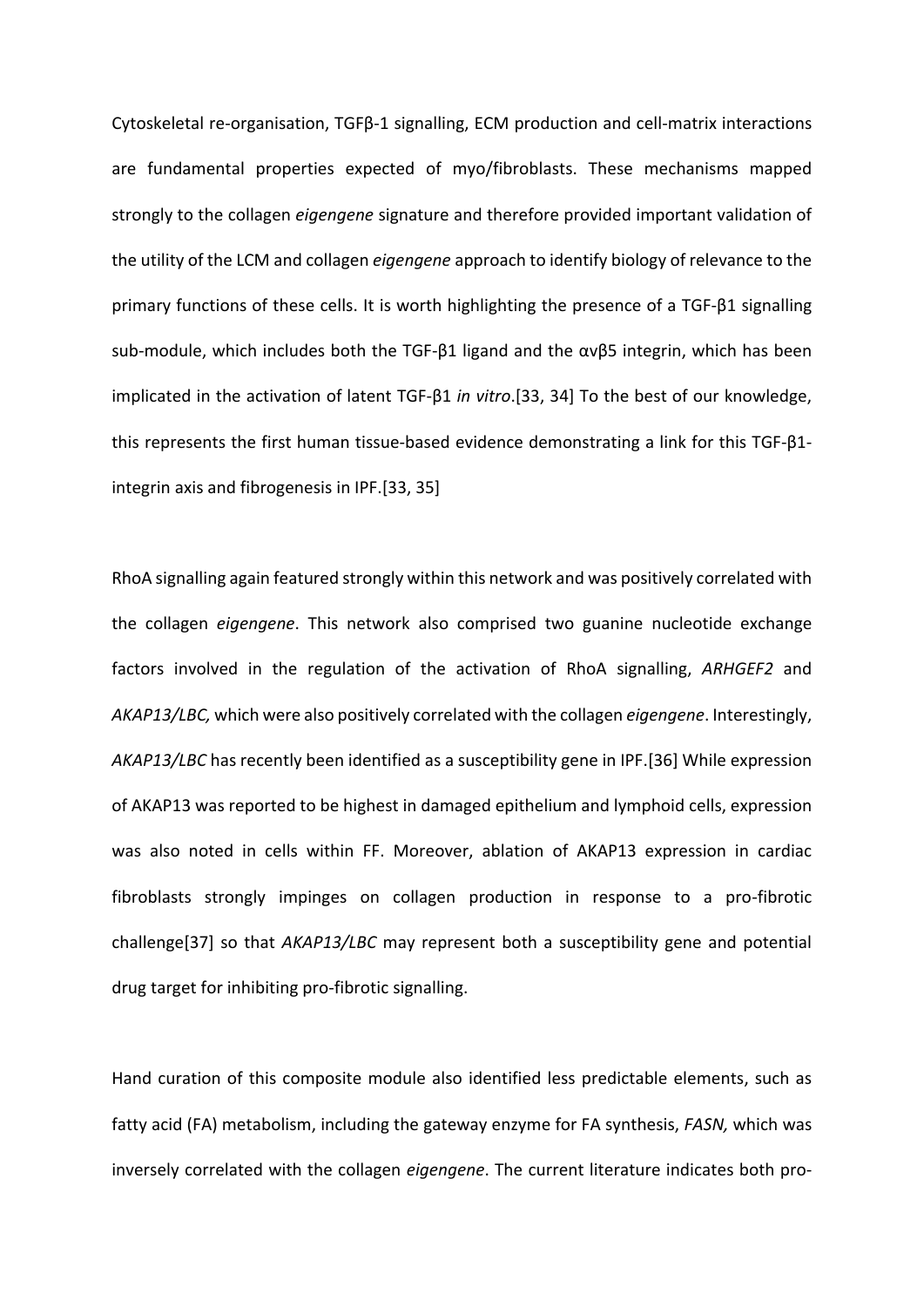and anti-fibrotic roles for altered FA metabolism in the context of pulmonary fibrosis.[38, 39] Whereas, endogenous nitrated FAs exert anti-fibrotic effects by up-regulating peroxisome proliferator-activated receptor γ (PPARγ) in human lung fibroblasts another study showed that FASN is required for pro-fibrotic TGF-β signalling.[40]

The observation that the collagen *eigengene* network also comprised a small TSC2/RHEB module, a prominent intrinsic regulator of mTORC1 activity, was of particular interest in light of the recent evidence highlighting a key role for the mTORC1/4E-BP1 axis as a core fibrogenic pathway downstream of TGF-β1.[14] The current LCM FF transcriptome and our previously published RNAseq dataset of TGF-β1-stimulated pHLFs, further revealed that *RHEB* was positively correlated with the collagen *eigengene*, whereas *TSC2* was inversely correlated, supporting a potential model of persistent mTORC1 activation. The specific mechanism by which TGF-β1 promotes the activation of mTORC1 remains poorly understood and it is also recognised that the TSC2/RHEB signalling can act independently of mTORC1.[41] Using *RHEB* CRISPR-Cas9 gene editing, we now provide strong evidence for a key role for RHEB in mediating both TGF-β1-induced mTORC1 activation and downstream collagen deposition in mesenchymal cells reflecting IPF and other disease settings, including the stromal reaction in cancer. It is also worth commenting that the lack of any correlations for *TSC2* and *RHEB* with the collagen *eigengene* in previously published datasets based on RNA extracted from whole IPF lungs, the bleomycin model and recent scRNAseq studies of IPF lung[7, 18] emphasizes the power of the LCM approach adopted in the present study.

In summary, the findings reported in this study provide strong support for the experimental and bioinformatics approaches adopted to identify key transcriptional programmes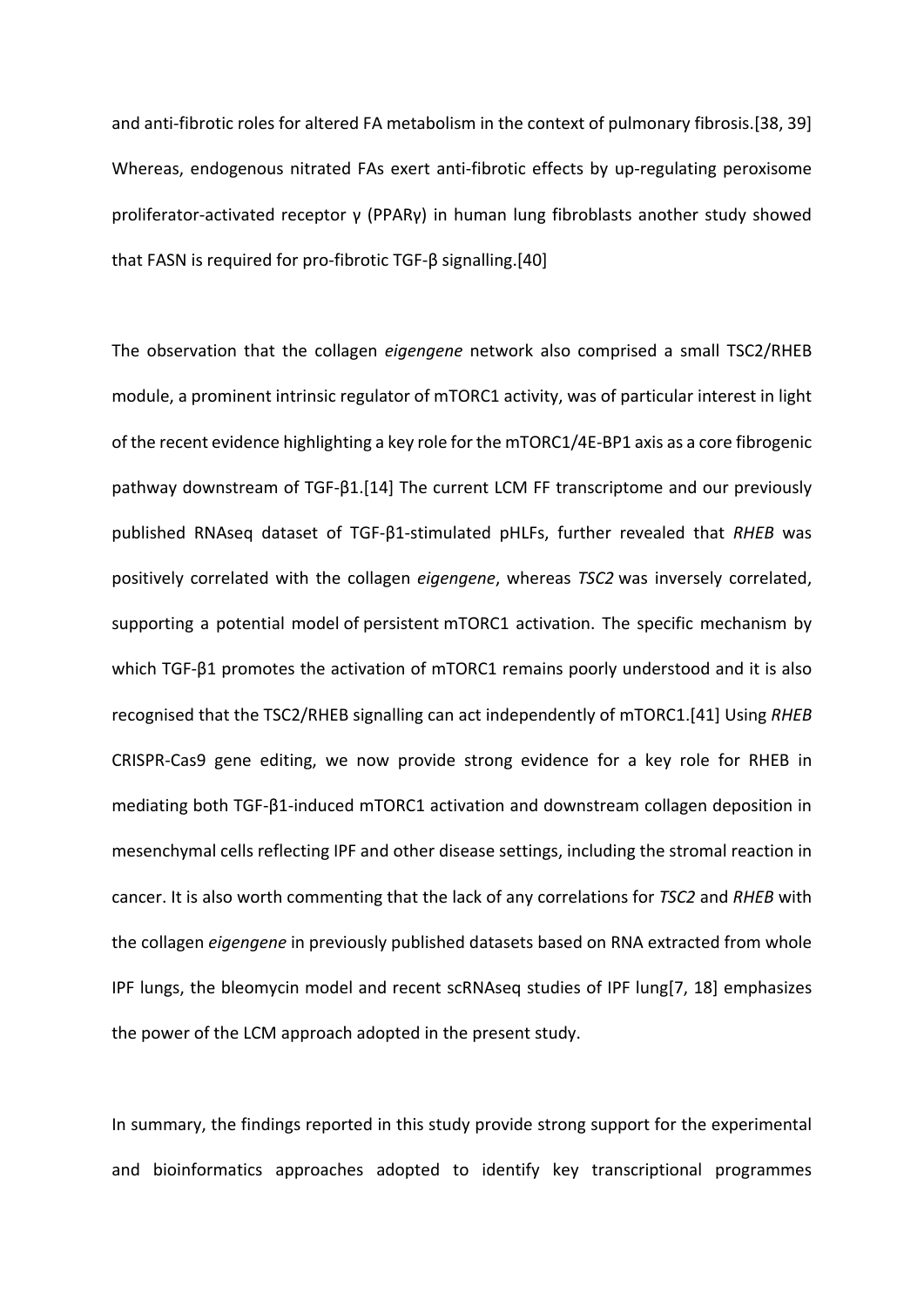associated with FF. As well as confirming expected pathways associated with myofibroblast biology, this analysis provides unprecedented biological insights into some of the key signalling networks associated with fibrogenesis *in situ* and place TSC2/RHEB downstream of TGF-β1 signalling as being central to the fibrogenic response in multiple mesenchymal cells. Targeting this axis may hold therapeutic potential in the context of IPF and other conditions associated with pathogenic fibrosis, including the stromal reaction in cancer.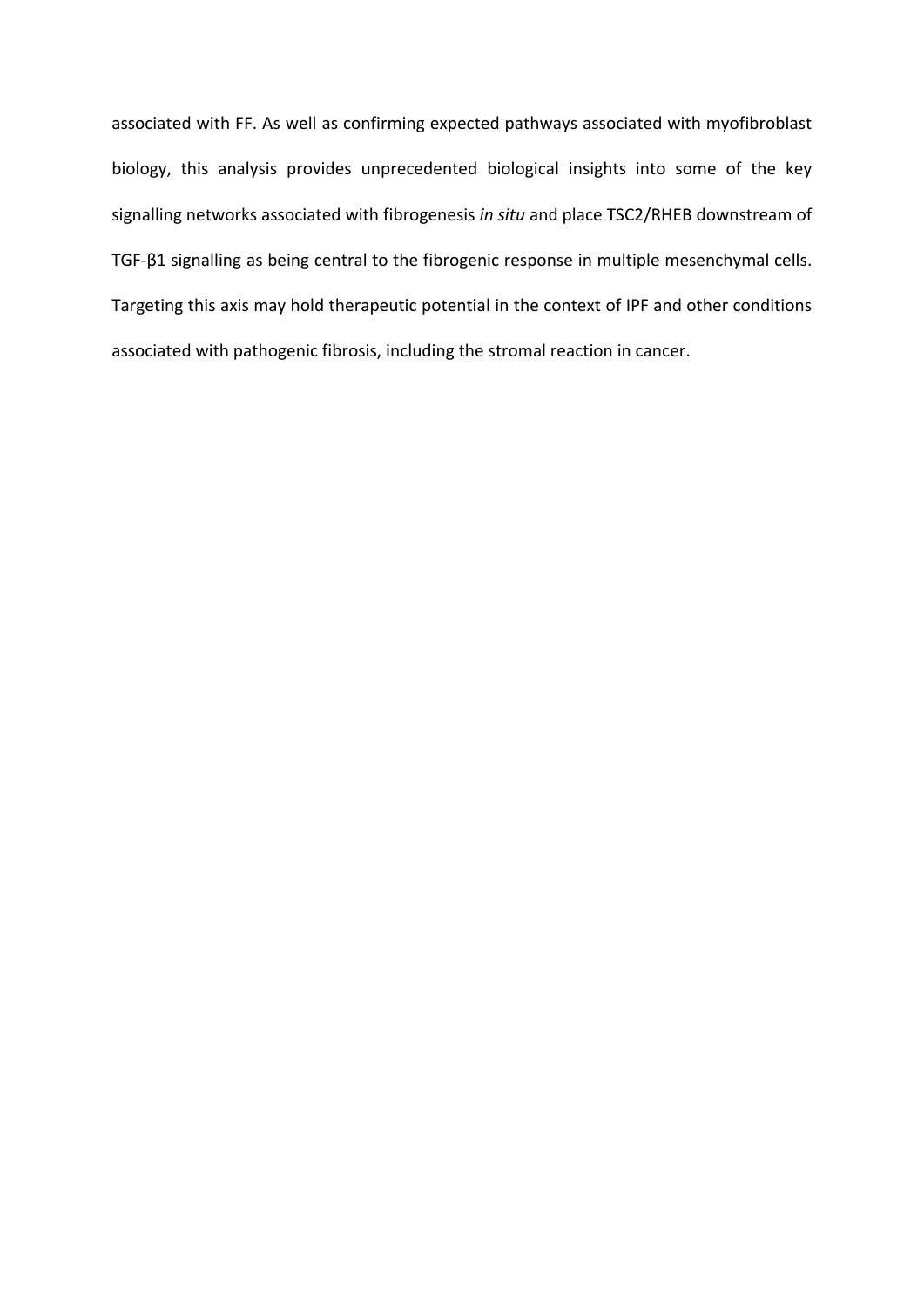### **AUTHOR CONTRIBUTIONS**

D.G. performed *in vitro* experiments, interpreted data, prepared Figures and participated in drafting of the manuscript and reviewed and approved the final version

A.R.T. designed the bioinformatics analysis workflow, participated in drafting the manuscript and reviewed and approved the final version

M.P. performed *in vitro* experiments and analysed data and reviewed and approved the final manuscript

P.F.M. supervised the study and identified IPF FF and reviewed and approved the final manuscript

L.M.E. designed the bioinformatics analysis workflow and approved the final manuscript R.H. and G.M. performed laser capture microdissection (LCM) of IPF FF and microarray analysis and approved the final manuscript

R.J.M. obtained ethical approvals, provided patient tissue, participated in the identification of IPF FF and reviewed and approved the final manuscript

A.J.F. and T.M.M. obtained ethical approvals, consented patients and provided IPF patient tissue, collected clinical data and reviewed and approved the final manuscript R.E.H. isolated and characterized cancer associated fibroblasts (CAFs) from patients with lung adenocarcinoma (TRACERx clinical study) and approved the final manuscript M.J-H. on behalf of the TRACERx consortium, obtained ethics approval, provided lung adenocarcinoma patient tissue, collected clinical data and approved the final manuscript R.P.M. conceived the study and reviewed and approved the final manuscript R.C.C. and A.D.B. conceived and designed the study, interpreted data, drafted the manuscript and reviewed and approved the final version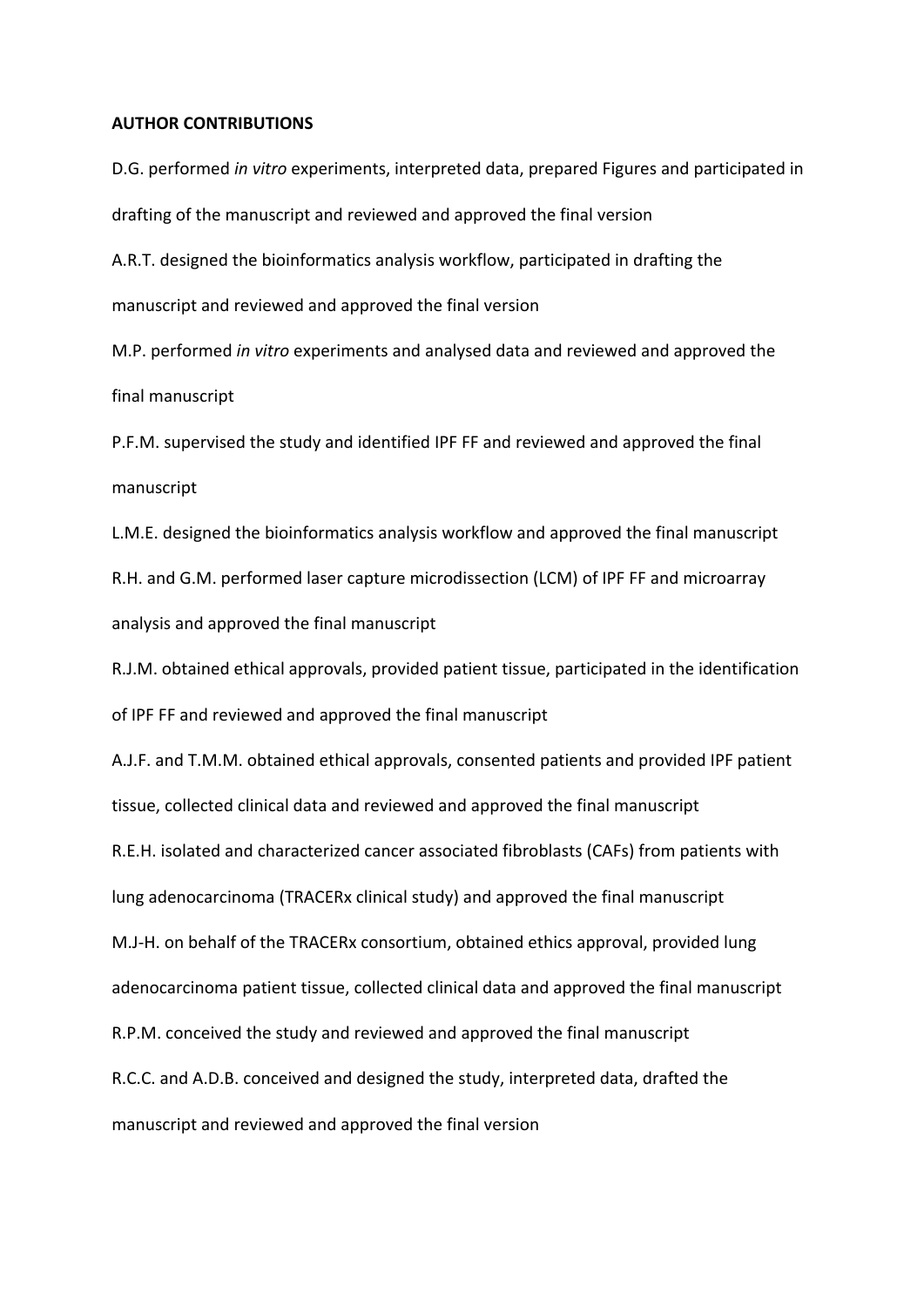## **ACKNOWLEDGEMENTS**

The authors acknowledge several institutions for the provision of human IPF lung tissue, including the Institute of Transplantation, Freeman Hospital, Newcastle Upon Tyne (n=9 patients undergoing lung transplantation for end–stage disease); University College London Hospitals (n=3 patients undergoing surgical lung biopsy for diagnostic purposes) and the Brompton and Harefield NHS Trust (n=1 patient undergoing lung transplantation for end– stage disease). The authors thank members of the lung TRACERx consortium whose study enabled the derivation of the CAFs used in this study. The authors thank Dr Pascal Durrenberger (Centre for Inflammation and Tissue Repair, UCL Respiratory, University College London, London, WC1E 6JJ, UK) for the images provided in Figure 1a.

### **FINANCIAL SUPPORT**

R.C.C. acknowledges funding support via a collaborative framework agreement between GSK and University College London (UCL) and from the National Institute for Health Research (NIHR) University College London Hospitals Biomedical Research Centre (UCLH BRC). A.J.F. acknowledges funding support via a collaborative framework agreement between GSK and Newcastle University and from the NIHR Newcastle Biomedical Research Centre (Newcastle BRC). T.M.M is supported by an NIHR Clinician Scientist Fellowship (NIHR Ref: CS-2013-13-017), holds a British Lung Foundation Chair in Respiratory Research (C17-3) and acknowledges funding support from the NIHR Royal Brompton Hospital Biomedical Research Unit (BRU). The TRACERx study is funded by Cancer Research UK (CRUK; C11496/A17786) and the derivation of TRACERx patient models was supported by the CRUK Lung Cancer Centre of Excellence.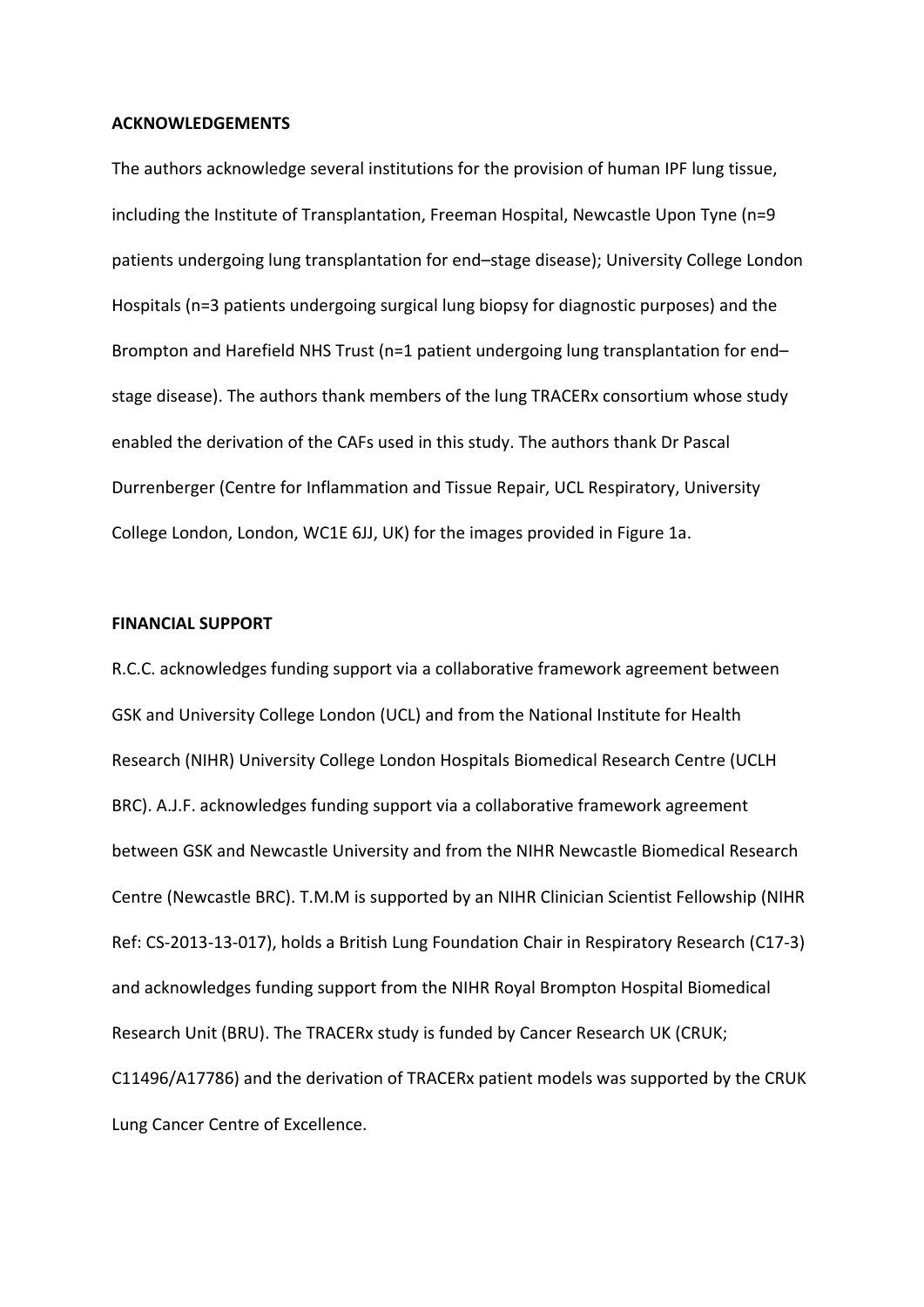#### **FIGURE LEGENDS**

### **Figure 1. Transcriptomic profiling of laser captured fibroblastic foci from IPF patients.**

**a)** Captures were obtained from fresh frozen IPF lung tissue obtained from 13 patients. αSMArich FF were identified by αSMA immunostaining and captured from serially stained H&E sections, taking care to avoid the overlying CK7-positive epithelium. Representative sections of αSMA (i) and CK7 (ii) staining are shown, as well as sections before (iii) and after (iv) laser capture of a typical fibroblastic focus. **b)** Median Log2 intensity and IQR values for myofibroblast (*ACTA2*) and epithelial (*CDH1*, *CK7*, *EpCAM*) marker genes. Data beyond the end of the whiskers are plotted individually. **c)** Confirmation of spatial expression of selected genes within FF in independent patient samples by RNAScope® *in situ* hybridization (SPARC, POSTN, ELN). **d)** Generation of the fibroblastic focus gene expression signature. For each of the 13 patient lung samples, fibroblastic foci were captured, the RNA was extracted, amplified and cDNA was arrayed on an Affymetrix HG-U133 plus 2.0microarray. Using the presence call information on the array, we excluded probes that were present in less than two captures for the same patient (approximately 5% error rate). The final probeset intensity was averaged per patient. Probesets detected in the majority (≥7) of the patient signatures were included to generate a final IPF FF gene expression signature/transcriptome.

## **Figure 2: Weighted Gene Co-Expression Analysis (WGCNA) of the composite fibroblastic focus transcriptome.**

**a)** The composite FF transcriptome was subjected to WGCNA and the gene dendrogram is shown identifying 14 independent co-expression modules. Modules can appear in multiple regions of the dendrogram as highly correlated, smaller modules are collapsed. **b)** The gene expression in IPF versus healthy lung from published data (GSE10667) for all genes of each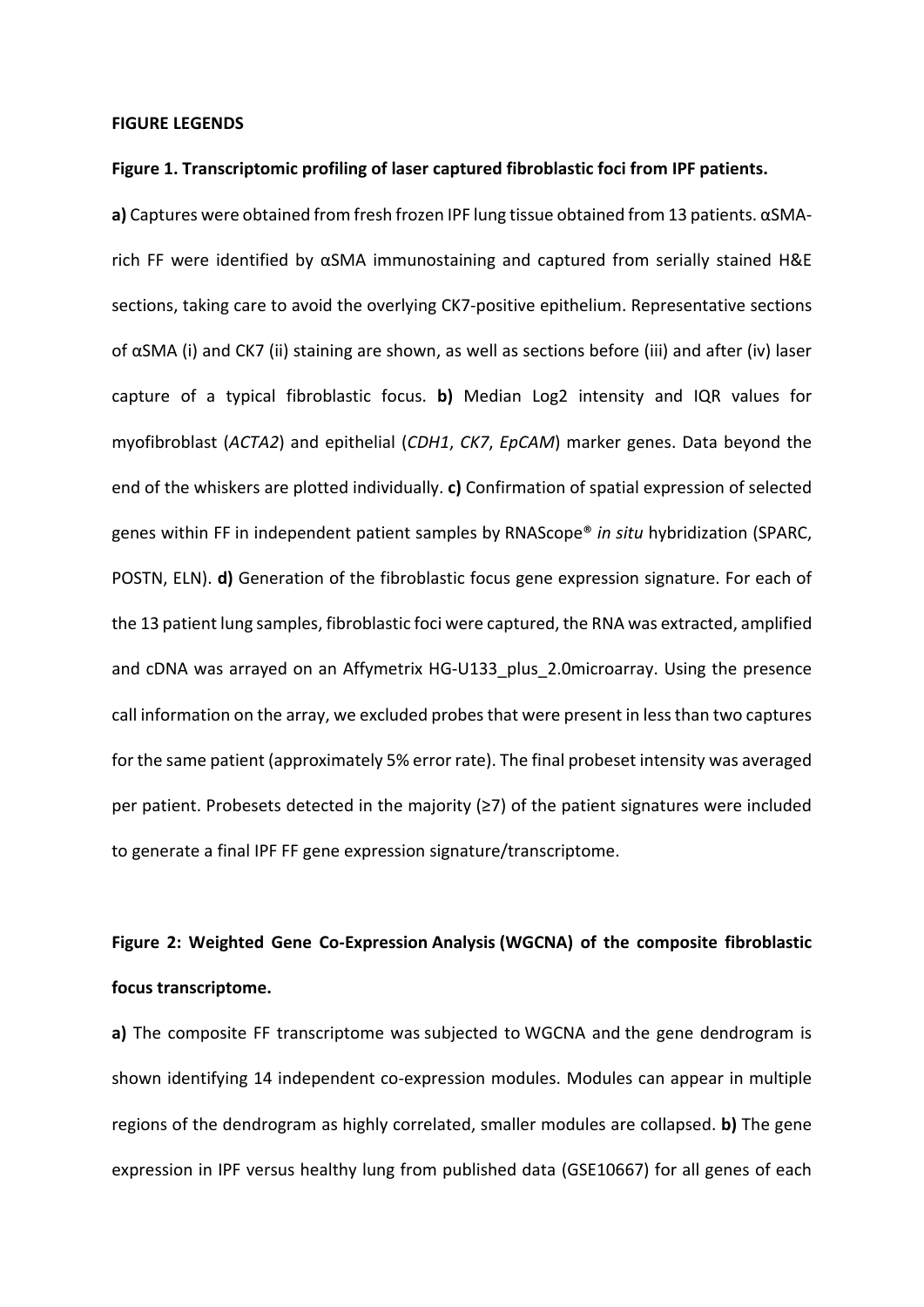module was interrogated. The log2 ([diseased]/[healthy]) ratios are shown with > 2-fold difference shown in black. **c)** -log10 p-values from a two-sided t-test performed on each module log2 ratios, to determine which sets were significantly different from zero.

#### **Figure 3: Network and pathway analysis of the WGCNA turquoise module.**

**a)** A biological network was constructed from the 2607 genes in the turquoise WGCNA module. After removal of the edges supported by less than three citations, 7 local neighbourhoods containing at least 20 genes were investigated. **b)** Pathway analysis of the seven sub-clusters is shown displaying the genes that appear most frequently in pathways identified to represent key modulators of neighbourhood biology.

### **Figure 4: Collagen** *eigengene* **analysis.**

**a)** The expression of *COL1A1* and *COL3A1* mRNA probes across the 13 patient profiles was used to create a collagen *eigengene* (red line) and all other probesets correlating to this (p<0.01), assigned as collagen correlating genes (black lines). Array expression data is shown as Z-transformed log2 intensity. Z-transformed log2 intensities of negatively correlated genes were inverted for illustration. **b)** A single interaction network, mapping genes to network objects, which can include genes, proteins or protein complexes, was derived from the 300 genes forming the collagen *eigengene* as represented by three or more citations and excluding implied interactions. Genes are represented in the network in uppercase and proteins/protein complexes are represented in lower case. The network includes a TGFβ1/ECM module (green), a Rho kinase module (red), a transcriptional module (yellow), a metabolism module (blue) and a TSC/RHEB module (purple). The proteins are linked with a red arrow to represent activation or a blue line to represent an inhibition with the thickness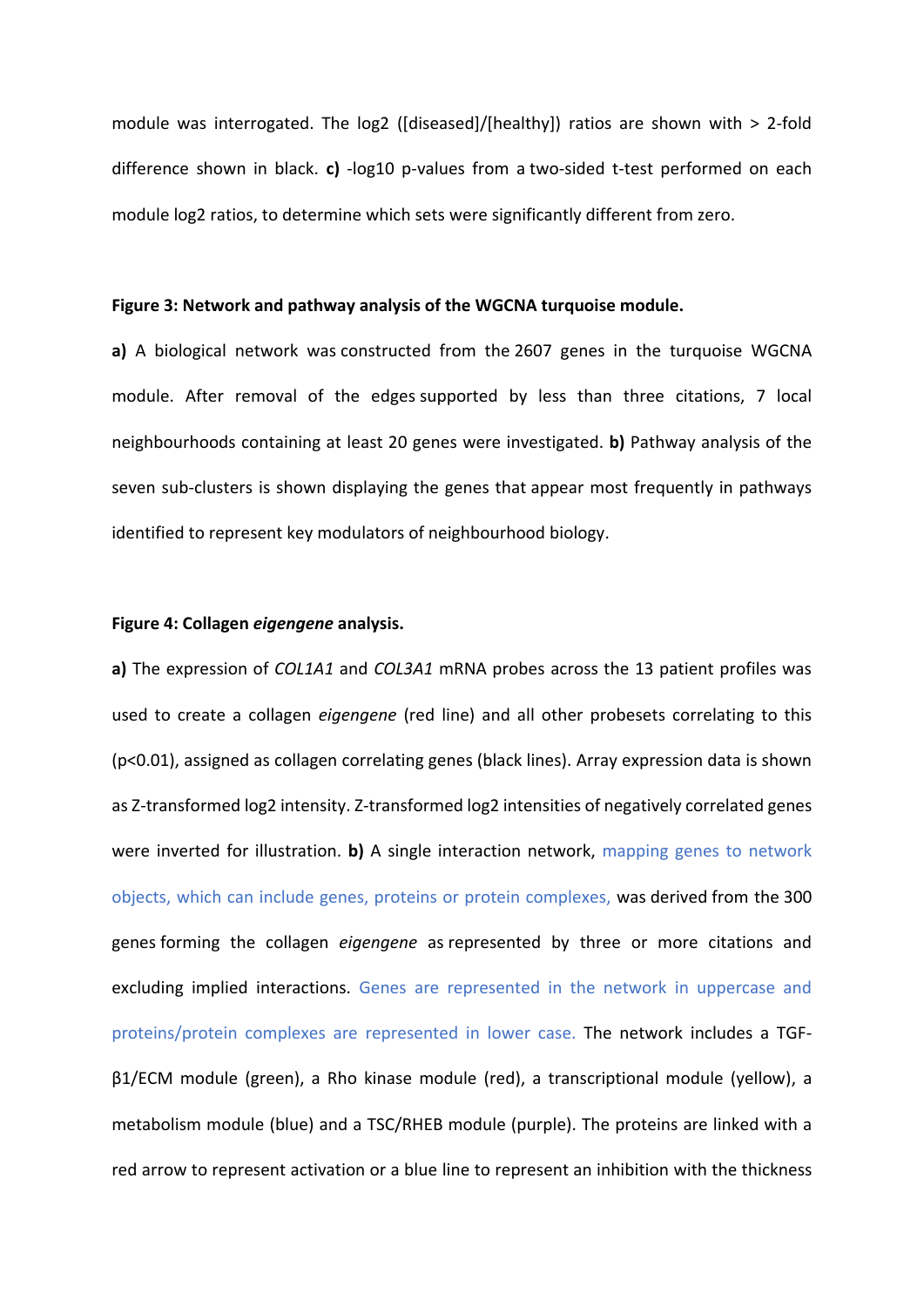of the lines reflecting the existing body of evidence for the interaction. Gene names illustrated in black font were positively correlated with the collagen *eigengene*, whereas genes in red were negatively correlated. **c)** Table reflects correlation coefficients for *COL1A1, COL3A1, TSC2* and *RHEB* with comparable *eigengenes* (*COL1A1* and *COL3A1*) calculated independently in the captured IPF FF (IPF FF LCM) and in previously published datasets for TGF-β1 stimulated human primary lung fibroblasts, IPF whole lung and in the rat bleomycin model. **d)** Figure illustrates a proposed model for mTORC1 activation in response to a pro-fibrotic stimulus (e.g. TGF-β1) or a fibrotic microenvironment (e.g. FF). TSC2 (-ve) and Rheb (+ve) expression correlations relative the collagen *eigengene* would favour persistent mTORC1 activation and collagen deposition via GTP-bound Rheb.

# **Figure 5: RHEB is essential for TGF-β1-stimulated mTORC1 activation and collagen production in primary human lung fibroblasts (pHLFs).**

**a)** CRISPR-Cas9 gene editing was used to disrupt RHEB in pHLFs. A predesigned control gRNA sequence was used to generate matched wild-type pHLFs (cr*CTRL*). RHEB-disrupted (cr*RHEB*) and cr*CTRL* pHLFs were stimulated with TGF-β1 (1ng/mL) or media alone for 3 hrs. Successful gene editing of *RHEB* was confirmed by immunoblotting. mTORC1 signalling was evaluated by monitoring the phosphorylation of the mTORC1 downstream substrates, P70S6K and 4E-BP1 by immunoblotting. **b)** Procollagen production was measured by quantifying hydroxyproline levels in ethanol-insoluble proteins in cell supernatants after 48 hrs stimulation with TGF-β1 (1ng/mL) by reverse-phase HPLC and normalised to the cell count. **c)** Collagen I deposition after 48hrs stimulation with TGF-β1 (1ng/mL) was measured by high-content imaging of collagen I immunofluorescence in cells grown under macromolecular crowding conditions. Data are represented as collagen I signal normalised to cell count (n=4 fields per well). **d)**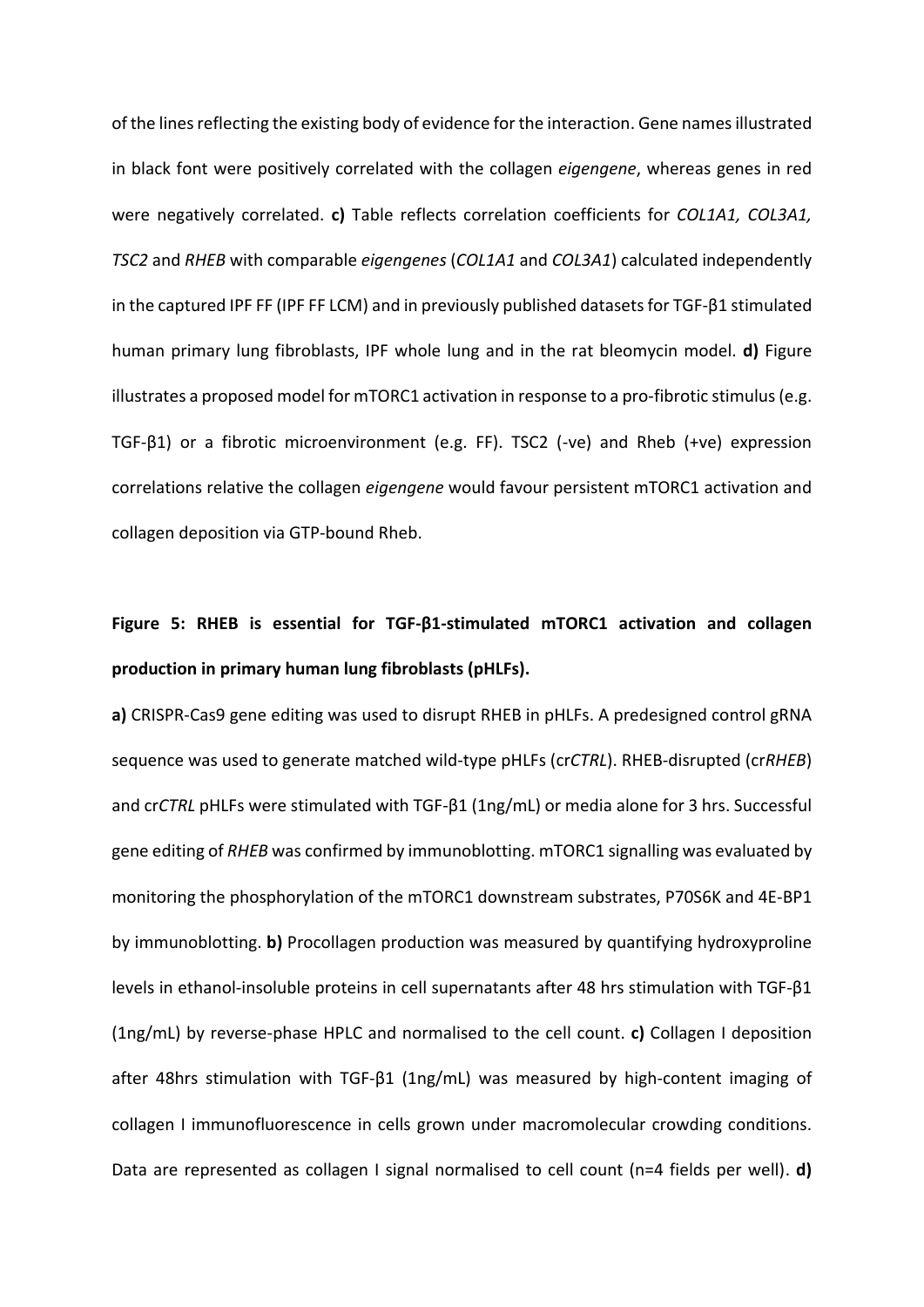Representative images of collagen I deposition are shown. Data in graphs are presented as mean (±) SD of 3 replicate wells per condition. Differences between groups were evaluated by two-way ANOVA with Tukey multiple comparison testing,  $* = p<0.05$ ,  $**=p<0.01$ , \*\*\*=p<0.001, \*\*\*\*=p<0.0001.

## **Figure 6: RHEB is essential for TGF-β1-stimulated collagen deposition in IPF pHLFs, CAFs and HSCs.**

CRISPR-Cas9 gene editing was used to disrupt *RHEB* (cr*RHEB*) and a cr*CTRL* was used as a control in: **a)** IPF pHLF; **b)** primary CAFs derived from lung adenocarcinoma; and **c)** primary HSCs. (i) Successful *RHEB* gene editing was confirmed by assessing RHEB levels by immunoblotting and (ii) procollagen production was measured by quantifying hydroxyproline levels in ethanol-insoluble proteins in cell supernatants after 48 hrs following stimulation with TGF-β1 (1ng/mL) by reverse-phase HPLC and normalised to the cell count. Data are presented as mean (±) SD of 3 replicate wells per condition. Differences between groups were evaluated with two-way ANOVA with Tukey multiple comparison testing,  $* = p < 0.05$ ,  $** = p < 0.01$ , \*\*\*=p<0.001, \*\*\*\*=p<0.0001.

## **SUPPLEMENTARY TABLE AND FIGURE**

#### **Table S1: Probe intensity and analysis.**

Table of the probesets that constitute the fibroblastic focus gene signature (probesets detected in >7 patients) with the corresponding gene symbol and gene title (column B and C) as well as the log 2 intensity values for each patient (column D-P) and the WGCNA module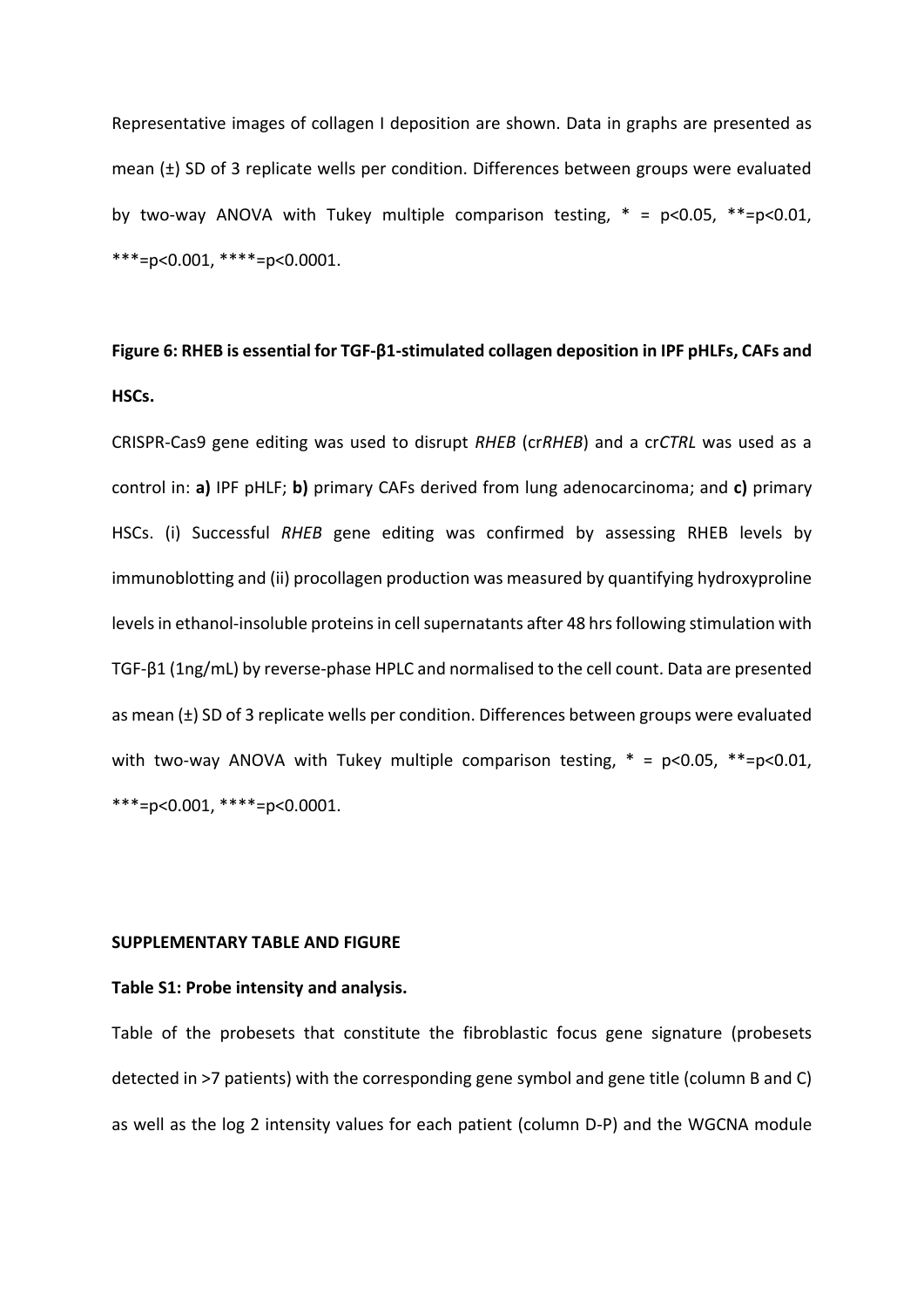they were associated to (column Q). The R values of the probesets correlating to the collagen eigengene (p<0.01) are presented in column R.

## **Figure S1: Sankey diagrams of the network and pathway analysis of the WGCNA turquoise module.**

A biological network was constructed from the 2607 genes in the turquoise WGCNA module. After removal of the edges supported by less than three citations, seven local neighbourhoods containing at least 20 genes were investigated by enrichment analysis. To evaluate the contribution of each gene to different pathways, the top 20 pathways for each of the seven sub-cluster and genes contributing to these pathways are shown in Sankey Plots with the genes on the left-hand side and the pathways on the right-hand side linked by grey lines. This allowed the identification of key gene motifs that may be driving multiple network pathways.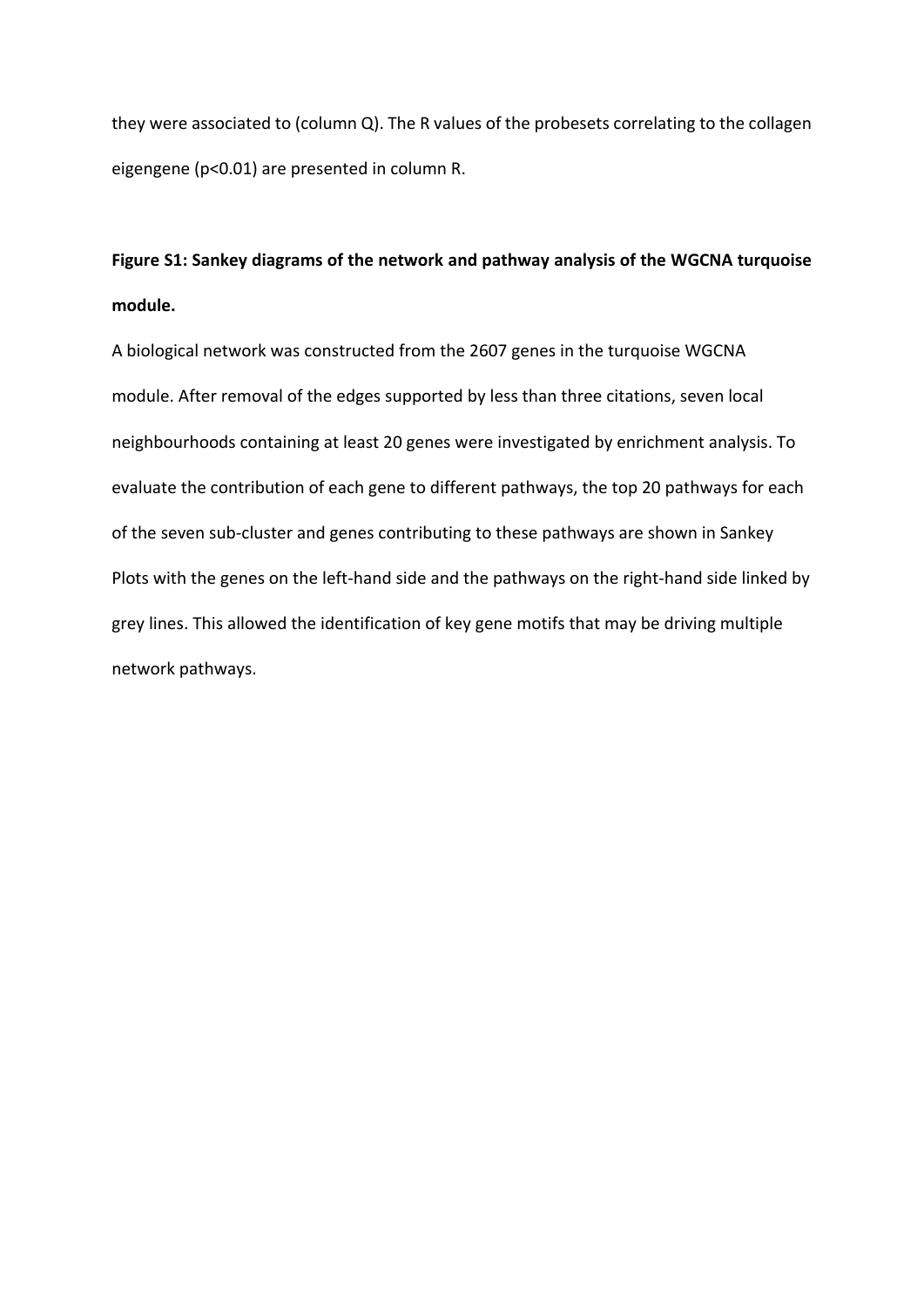## **REFERENCES**

1. Wynn TA. Common and unique mechanisms regulate fibrosis in various fibroproliferative diseases. *J Clin Invest*. 2007;117(3):524-9.

2. Yamauchi M, Barker TH, Gibbons DL, et al. The fibrotic tumor stroma. *J Clin Invest*. 2018;128(1):16-25.

3. King TE, Bradford WZ, Castro-Bernardini S, et al. A phase 3 trial of pirfenidone in patients with idiopathic pulmonary fibrosis. *N Engl J Med*. 2014;370(22):2083-92.

4. Wongkarnjana A, Yanagihara T, Kolb MR. Treatment of idiopathic pulmonary fibrosis with Nintedanib: an update. *Expert Rev Respir Med*. 2019:1-8.

5. Jones MG, Fabre A, Schneider P, et al. Three-dimensional characterization of fibroblast foci in idiopathic pulmonary fibrosis. *JCI Insight*. 2016;1(5).

6. Nicholson AG, Fulford LG, Colby TV, et al. The relationship between individual histologic features and disease progression in idiopathic pulmonary fibrosis. *Am J Respir Crit Care Med*. 2002;166(2):173-7.

7. Reyfman PA, Walter JM, Joshi N, et al. Single-Cell Transcriptomic Analysis of Human Lung Provides Insights into the Pathobiology of Pulmonary Fibrosis. *Am J Respir Crit Care Med*. 2019;199(12):1517-36.

8. Adams TS, Schupp JC, Poli S, et al. Single Cell RNA-seq reveals ectopic and aberrant lung resident cell populations in Idiopathic Pulmonary Fibrosis. *bioRxiv*. 2019:759902.

9. Langfelder P, Horvath S. WGCNA: an R package for weighted correlation network analysis. *BMC Bioinformatics*. 2008;9:559.

10. Saxton RA, Sabatini DM. mTOR Signaling in Growth, Metabolism, and Disease. *Cell*. 2017;168(6):960-76.

11. Raghu G, Collard HR, Egan JJ, et al. An official ATS/ERS/JRS/ALAT statement: idiopathic pulmonary fibrosis: evidence-based guidelines for diagnosis and management. *Am J Respir Crit Care Med*. 2011;183(6):788-824.

12. Morrogh M, Olvera N, Bogomolniy F, et al. Tissue preparation for laser capture microdissection and RNA extraction from fresh frozen breast tissue. *Biotechniques*. 2007;43(1):41-2, 4, 6 passim.

13. Girvan M, Newman ME. Community structure in social and biological networks. *Proc Natl Acad Sci U S A*. 2002;99(12):7821-6.

14. Woodcock HV, Eley JD, Guillotin D, et al. The mTORC1/4E-BP1 axis represents a critical signaling node during fibrogenesis. *Nat Commun*. 2019;10(1):6.

15. Selvarajah B, Azuelos I, Platé M, et al. mTORC1 amplifies the ATF4-dependent de novo serine-glycine pathway to supply glycine during TGF-β. *Sci Signal*. 2019;12(582).

16. Chen CZ, Peng YX, Wang ZB, et al. The Scar-in-a-Jar: studying potential antifibrotic compounds from the epigenetic to extracellular level in a single well. *Br J Pharmacol*. 2009;158(5):1196-209.

17. Chambers RC, Laurent GJ, Westergren-Thorsson G. Cadmium inhibits proteoglycan and procollagen production by cultured human lung fibroblasts. *Am J Respir Cell Mol Biol*. 1998;19(3):498-506.

18. Bauer Y, Tedrow J, de Bernard S, et al. A novel genomic signature with translational significance for human idiopathic pulmonary fibrosis. *Am J Respir Cell Mol Biol*. 2015;52(2):217-31.

19. Vukmirovic M, Kaminski N. Impact of Transcriptomics on Our Understanding of Pulmonary Fibrosis. *Front Med (Lausanne)*. 2018;5:87.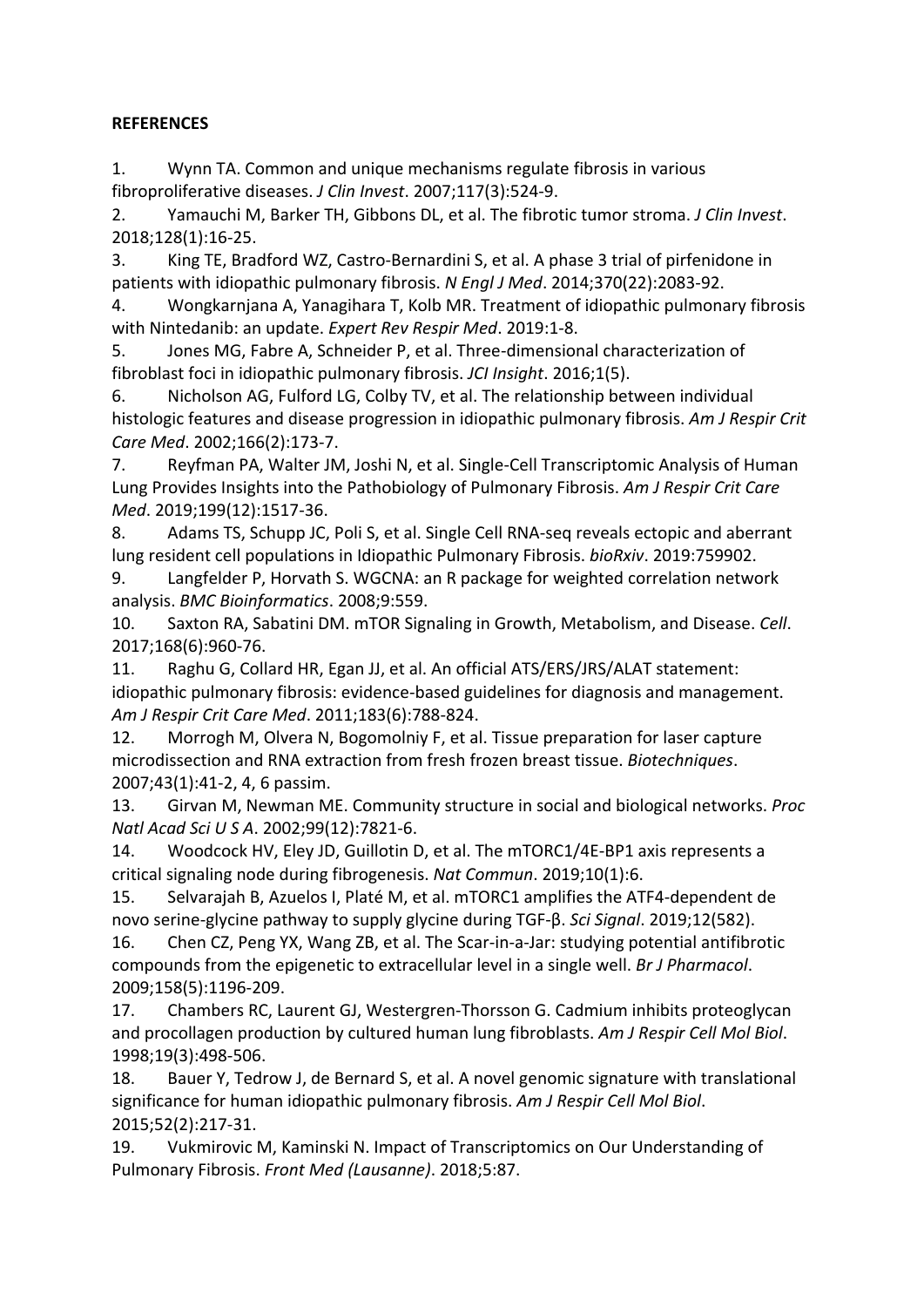20. Xie T, Wang Y, Deng N, et al. Single-Cell Deconvolution of Fibroblast Heterogeneity in Mouse Pulmonary Fibrosis. *Cell Rep*. 2018;22(13):3625-40.

21. van den Brink SC, Sage F, Vértesy Á, et al. Single-cell sequencing reveals dissociationinduced gene expression in tissue subpopulations. *Nat Methods*. 2017;14(10):935-6.

22. Xu Y, Mizuno T, Sridharan A, et al. Single-cell RNA sequencing identifies diverse roles of epithelial cells in idiopathic pulmonary fibrosis. *JCI Insight*. 2016;1(20):e90558.

23. Knipe RS, Tager AM, Liao JK. The Rho kinases: critical mediators of multiple profibrotic processes and rational targets for new therapies for pulmonary fibrosis. *Pharmacol Rev*. 2015;67(1):103-17.

24. Elsharkawy AM, Mann DA. Nuclear factor-kappaB and the hepatic inflammationfibrosis-cancer axis. *Hepatology*. 2007;46(2):590-7.

25. Luedde T, Schwabe RF. NF-κB in the liver--linking injury, fibrosis and hepatocellular carcinoma. *Nat Rev Gastroenterol Hepatol*. 2011;8(2):108-18.

26. Htwe SS, Harrington H, Knox A, et al. Investigating NF-κB signaling in lung fibroblasts in 2D and 3D culture systems. *Respir Res*. 2015;16:144.

27. Tang LY, Heller M, Meng Z, et al. Transforming Growth Factor-β (TGF-β) Directly Activates the JAK1-STAT3 Axis to Induce Hepatic Fibrosis in Coordination with the SMAD Pathway. *J Biol Chem*. 2017;292(10):4302-12.

28. O'Donoghue RJ, Knight DA, Richards CD, et al. Genetic partitioning of interleukin-6 signalling in mice dissociates Stat3 from Smad3-mediated lung fibrosis. *EMBO Mol Med*. 2012;4(9):939-51.

29. Kolilekas L, Papiris S, Bouros D. Existing and emerging treatments for idiopathic pulmonary fibrosis. *Expert Rev Respir Med*. 2019;13(3):229-39.

30. Wang L, Huang W, Zhang L, et al. Molecular pathogenesis involved in human idiopathic pulmonary fibrosis based on an integrated microRNA‑mRNA interaction network. *Mol Med Rep*. 2018;18(5):4365-73.

31. Fuller TF, Ghazalpour A, Aten JE, et al. Weighted gene coexpression network analysis strategies applied to mouse weight. *Mamm Genome*. 2007;18(6-7):463-72.

32. Cabrera S, Maciel M, Herrera I, et al. Essential role for the ATG4B protease and autophagy in bleomycin-induced pulmonary fibrosis. *Autophagy*. 2015;11(4):670-84.

33. Scotton CJ, Krupiczojc MA, Königshoff M, et al. Increased local expression of coagulation factor X contributes to the fibrotic response in human and murine lung injury. *J Clin Invest*. 2009;119(9):2550-63.

34. Wipff PJ, Hinz B. Integrins and the activation of latent transforming growth factor beta1 - an intimate relationship. *Eur J Cell Biol*. 2008;87(8-9):601-15.

35. Wipff PJ, Rifkin DB, Meister JJ, et al. Myofibroblast contraction activates latent TGFbeta1 from the extracellular matrix. *J Cell Biol*. 2007;179(6):1311-23.

36. Allen RJ, Porte J, Braybrooke R, et al. Genetic variants associated with susceptibility to idiopathic pulmonary fibrosis in people of European ancestry: a genome-wide association study. *Lancet Respir Med*. 2017;5(11):869-80.

37. Cavin S, Maric D, Diviani D. A-kinase anchoring protein-Lbc promotes pro-fibrotic signaling in cardiac fibroblasts. *Biochim Biophys Acta*. 2014;1843(2):335-45.

38. Sunaga H, Matsui H, Ueno M, et al. Deranged fatty acid composition causes pulmonary fibrosis in Elovl6-deficient mice. *Nat Commun*. 2013;4:2563.

39. Reddy AT, Lakshmi SP, Zhang Y, et al. Nitrated fatty acids reverse pulmonary fibrosis by dedifferentiating myofibroblasts and promoting collagen uptake by alveolar macrophages. *FASEB J*. 2014;28(12):5299-310.